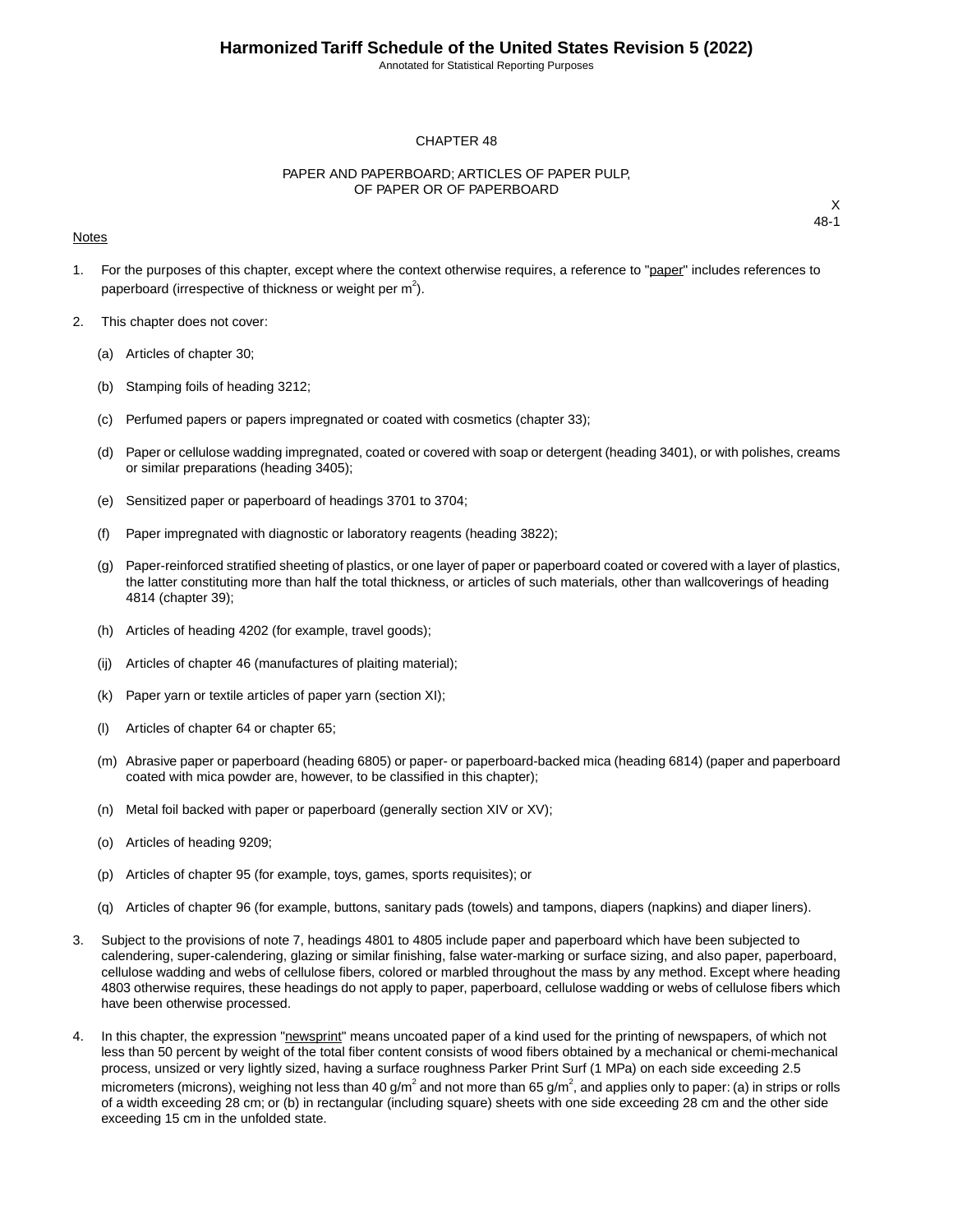Annotated for Statistical Reporting Purposes

Notes (con.) X 48-2

- 5. For the purposes of heading 4802, the expressions "paper and paperboard, of a kind used for writing, printing or other graphic purposes" and "nonperforated punch-cards and punch tape paper" mean paper and paperboard made mainly from bleached pulp or from pulp obtained by a mechanical or chemi-mechanical process and satisfying any of the following criteria:
	- (A) For paper or paperboard weighing not more than 150 g/m<sup>2</sup>:
		- (a) Containing 10% or more of fibers obtained by a mechanical or chemi-mechanical process, and
			- 1. weighing not more than 80 g/m<sup>2</sup>, or
			- 2. colored throughout the mass; or
		- (b) Containing more than 8 percent ash, and
			- 1. weighing not more than 80 g/m<sup>2</sup>, or
			- 2. colored throughout the mass; or
		- (c) Containing more than 3 percent ash and having a brightness of 60 percent or more; or
		- (d) Containing more than 3 percent but not more than 8 percent ash, having a brightness less than 60 percent and a burst index equal to or less than 2.5 kPa $\cdot$ m $^2$ /g; or
		- (e) Containing 3 percent ash or less, having a brightness of 60 percent or more and a burst index equal to or less than 2.5 kPa·m<sup>2</sup>/g.
	- (B) For paper or paperboard weighing more than 150 g/m<sup>2</sup>:
		- (a) Colored throughout the mass; or
		- (b) Having a brightness of 60 percent or more, and
			- 1. a caliper of 225 micrometers (microns) or less, or
			- 2. a caliper of more than 225 micrometers (microns) but not more than 508 micrometers (microns) and an ash content of more than 3 percent; or
		- (c) Having a brightness of less than 60 percent, a caliper of 254 micrometers (microns) or less and an ash content of more than 8 percent.

Heading 4802 does not, however, cover filter paper or paperboard (including teabag paper) or felt paper or paperboard.

- 6. In this chapter "kraft paper and paperboard" means paper and paperboard of which not less than 80 percent by weight of the total fiber content consists of fibers obtained by the chemical sulfate or soda processes.
- 7. Except where the terms of the headings otherwise require, paper, paperboard, cellulose wadding and webs of cellulose fibers answering to a description in two or more of the headings 4801 to 4811 are to be classified under that one of such headings which occurs last in numerical order in the tariff schedule.
- 8. Headings 4803 to 4809 apply only to paper, paperboard, cellulose wadding and webs of cellulose fibers:
	- (a) In strips or rolls of a width exceeding 36 cm; or
	- (b) In rectangular (including square) sheets with one side exceeding 36 cm and the other side exceeding 15 cm in the unfolded state.
- 9. For the purposes of heading 4814, the expression "wallpaper and similar wall coverings" applies only to:
	- (a) Paper in rolls, of a width of not less than 45 cm and not more than 160 cm, suitable for wall or ceiling decoration:
		- (i) Grained, embossed, surface-colored, design-printed or otherwise surface-decorated (for example, with textile flock), whether or not coated or covered with transparent protective plastics;
		- (ii) With an uneven surface resulting from the incorporation of particles of wood, straw, etc.;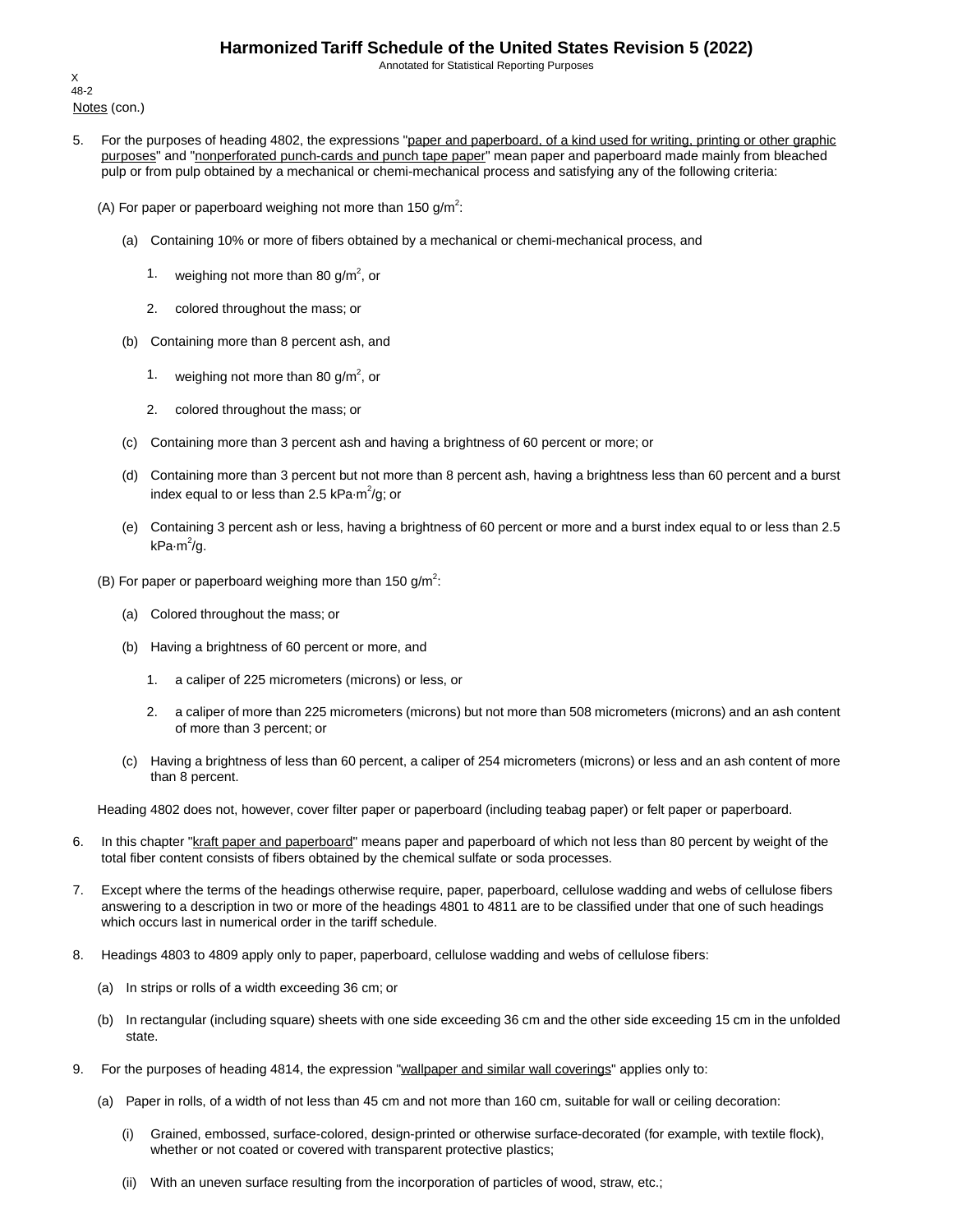Annotated for Statistical Reporting Purposes

Notes (con.)

- (iii) Coated or covered on the face side with plastics, the layer of plastics being grained, embossed, colored, design-printed or otherwise decorated; or
- (iv) Covered on the face side with plaiting material, whether or not bound together in parallel strands or woven;
- (b) Borders and friezes of paper, treated as above, whether or not in rolls, suitable for wall or ceiling decoration;
- (c) Wall coverings of paper made up of several panels, in rolls or sheets, printed so as to make up a scene, design or motif when applied to a wall.

Products on a base of paper or paperboard, suitable for use both as floor coverings and as wall coverings, are to be classified in heading 4823.

- 10. Heading 4820 does not cover loose sheets or cards, cut to size, whether or not printed, embossed or perforated.
- 11. Heading 4823 applies, inter alia, to perforated paper or paperboard cards for Jacquard or similar machines and paper lace.
- 12. Except for the articles of heading 4814 or 4821, paper, paperboard, cellulose wadding and articles thereof, printed with motifs, characters or pictorial representations, which are not merely subsidiary to the primary use of the goods, fall in chapter 49.

#### Subheading Notes

1. For the purposes of subheading 4804.11 and 4804.19, "kraftliner" means machine-finished or machine-glazed paper and paperboard, of which not less than 80 percent by weight of the total fiber content consists of wood fibers obtained by the chemical sulfate or soda processes, in rolls, weighing more than 115 g/m<sup>2</sup> and having a minimum Mullen bursting strength, as indicated in the following table, or the linearly interpolated or extrapolated equivalent for any other weight:

| Weight      | Minimum Mullen bursting strength |
|-------------|----------------------------------|
| $(g/m^{2})$ | (kPa)                            |
| 115         | 393                              |
| 125         | 417                              |
| 200         | 637                              |
| 300         | 824                              |
| 400         | 961                              |
|             |                                  |

- 2. For the purposes of subheadings 4804.21 and 4804.29, "sack kraft paper" means machine-finished paper, of which not less than 80 percent by weight of the total fiber content consists of fibers obtained by the chemical sulfate or soda processes, in rolls, weighing not less than 60 g/m<sup>2</sup> but not more than 115 g/m<sup>2</sup> and meeting one of the following sets of specifications:
	- (a) Having a Mullen burst index of not less than 3.7 kPa·m<sup>2</sup>/g and a stretch factor of more than 4.5 percent in the cross direction and of more than 2 percent in the machine direction.
	- (b) Having minima for tear and tensile as indicated in the following table, or the linearly interpolated equivalent for any other weight:

|                             |                   | Minimum tear                                                 | Minimum tensile         |                                           |  |  |
|-----------------------------|-------------------|--------------------------------------------------------------|-------------------------|-------------------------------------------|--|--|
| Weight                      | Machine direction | Machine direction plus<br>Cross direction<br>cross direction |                         | Machine direction plus<br>cross direction |  |  |
| (grams per square<br>meter) |                   | (millinewtons)                                               | (kilonewtons per meter) |                                           |  |  |
| 60                          | 700               | 1,510                                                        | 1.9                     | 6                                         |  |  |
| 70                          | 830               | 1,790                                                        | 2.3                     | 7.2                                       |  |  |
| 80                          | 965               | 2,070                                                        | 2.8                     | 8.3                                       |  |  |
| 100                         | 1,230             | 2,635                                                        | 3.7                     | 10.6                                      |  |  |
| 115                         | 1,425             | 3,060                                                        | 4.4                     | 12.3                                      |  |  |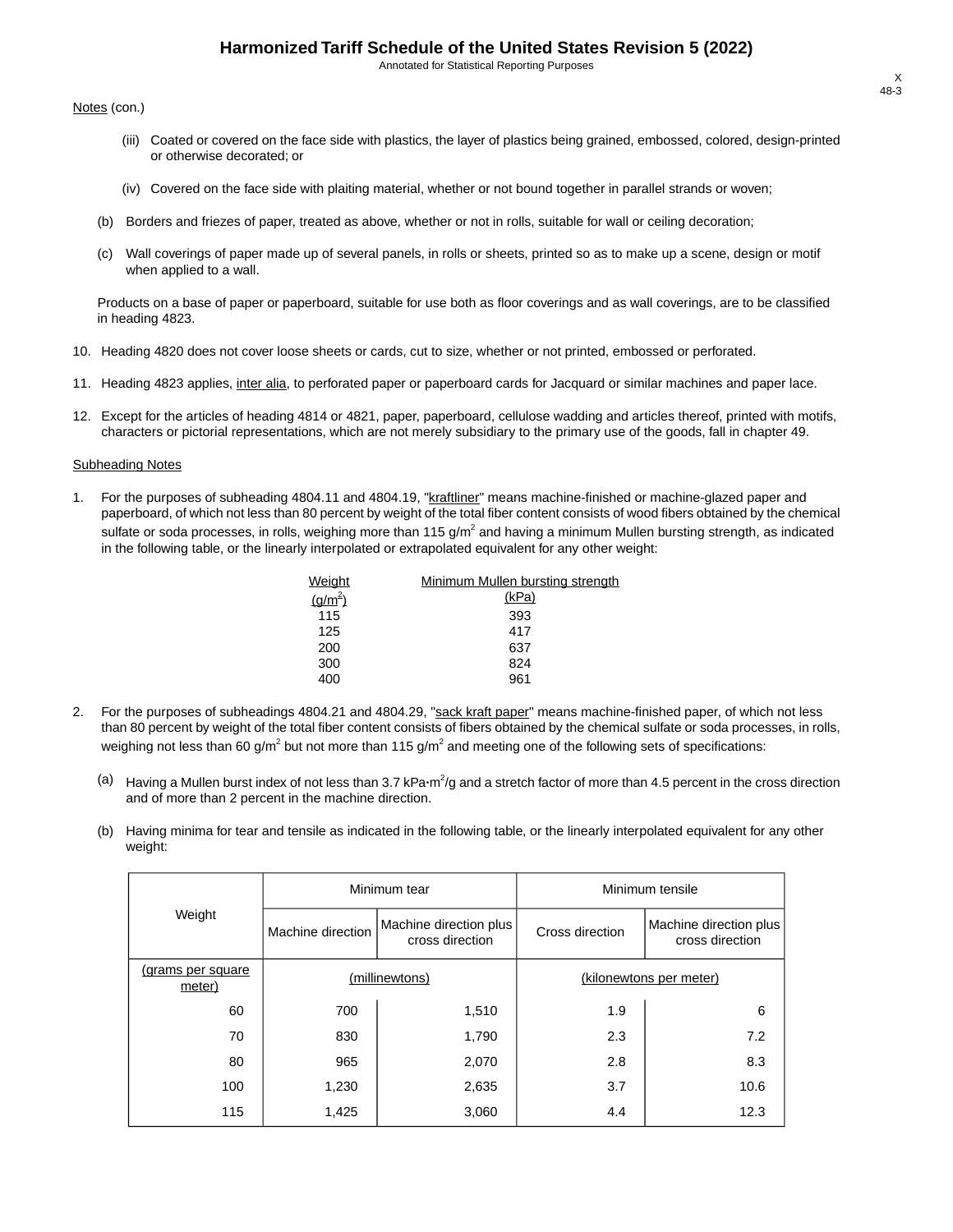Annotated for Statistical Reporting Purposes

Subheading Notes (con.) X 48-4

- 3. For the purposes of subheading 4805.11, "semichemical fluting paper" means paper, in rolls, of which not less than 65 percent by weight of the total fiber content consists of unbleached hardwood fibers obtained by a combination of mechanical and chemical pulping processes, and having a CMT 30 (Corrugated Medium Test with 30 minutes of conditioning) crush resistance exceeding 1.8 newtons/g/m<sup>2</sup> at 50 percent relative humidity, at 23 $^{\circ}$ C.
- 4. Subheading 4805.12 covers paper, in rolls, made mainly of straw pulp obtained by a combination of mechanical and chemical pulping processes, weighing 130 g/m<sup>2</sup> or more, and having a CMT 30 (Corrugated Medium Test with 30 minutes of conditioning) crush resistance exceeding 1.4 newtons/g/m<sup>2</sup> at 50 percent relative humidity, at 23°C.
- 5. Subheading 4805.24 and 4805.25 cover paper and paperboard made wholly or mainly of pulp recovered (waste and scrap) paper or paperboard. Testliner may also have a surface layer of dyed paper or of paper made of bleached or unbleached non-recovered pulp. These products have a Mullen burst index of not less than 2 kPa·m<sup>2</sup>/g.
- 6. For the purposes of subheading 4805.30, "sulfite wrapping paper" means machine-glazed paper, of which more than 40 percent by weight of the total fiber content consists of wood fibers obtained by the chemical sulfite process, having an ash content not exceeding 8 percent and having a Mullen burst index of not less than 1.47 kPa·m<sup>2</sup>/g.
- 7. For the purposes of subheading 4810.22, "light-weight coated paper" means paper, coated on both sides, of a total weight not exceeding 72 g/m<sup>2</sup>, with a coating weight not exceeding 15 g/m<sup>2</sup> per side, on a base of which not less than 50 percent by weight of the total fiber content consists of wood fibers obtained by a mechanical process.

#### Additional U.S. Notes

- 1. For the purposes of this chapter the provisions for cellulose wadding and webs of cellulose fibers cover only products obtained from the pulp of chapter 47.
- 2. Samples used in determining the weight of paper or paperboard classifiable in this chapter according to weight shall be conditioned in an atmosphere at 50 percent ( $\pm 2$  percent) relative humidity and at a temperature of 23°C( $\pm 2$ °C).

#### **Statistical Notes**

1. The term "standard newsprint paper" covers printing papers of heading 4801 which conform to the following specifications:

Weight: Not less than 46.3 g/m $^2$  nor more than 57 g/m $^2$ .

Size: Rolls not less than 33 cm wide and not less than 71 cm in diameter; sheets not less than 51 cm by 76 cm.

Thickness: Not more than 0.11 mm.

Sizing: Time of transudation of water shall be not more than 10 seconds by the ground glass method.

Ash Content: Not more than 6.5 percent.

Color and Finish: White; or tinted shades of pink, peach or green in rolls; not more than 50 percent gloss when tested with the Ingersoll glarimeter.

2. For the purposes of statistical reporting number 4823.90.8620, shoe coverings (booties) must be 50 percent or more by weight of cellulose/paper. This provision does not include disposable shoe coverings (booties) of non-woven textile fibers classified in heading 6307.

#### Compiler's Note

The provisions of subchapter II of chapter 99 (Miscellaneous Tariff Bills or MTBs), the provisions of the Generalized System of Preferences (GSP) found in General Note 4 and most product exclusions from the additional tariffs on products of China in subchapter III of chapter 99 expired on December 31, 2020. However, no endnotes or footnotes relating to these provisions have been deleted as of the issue date of this edition.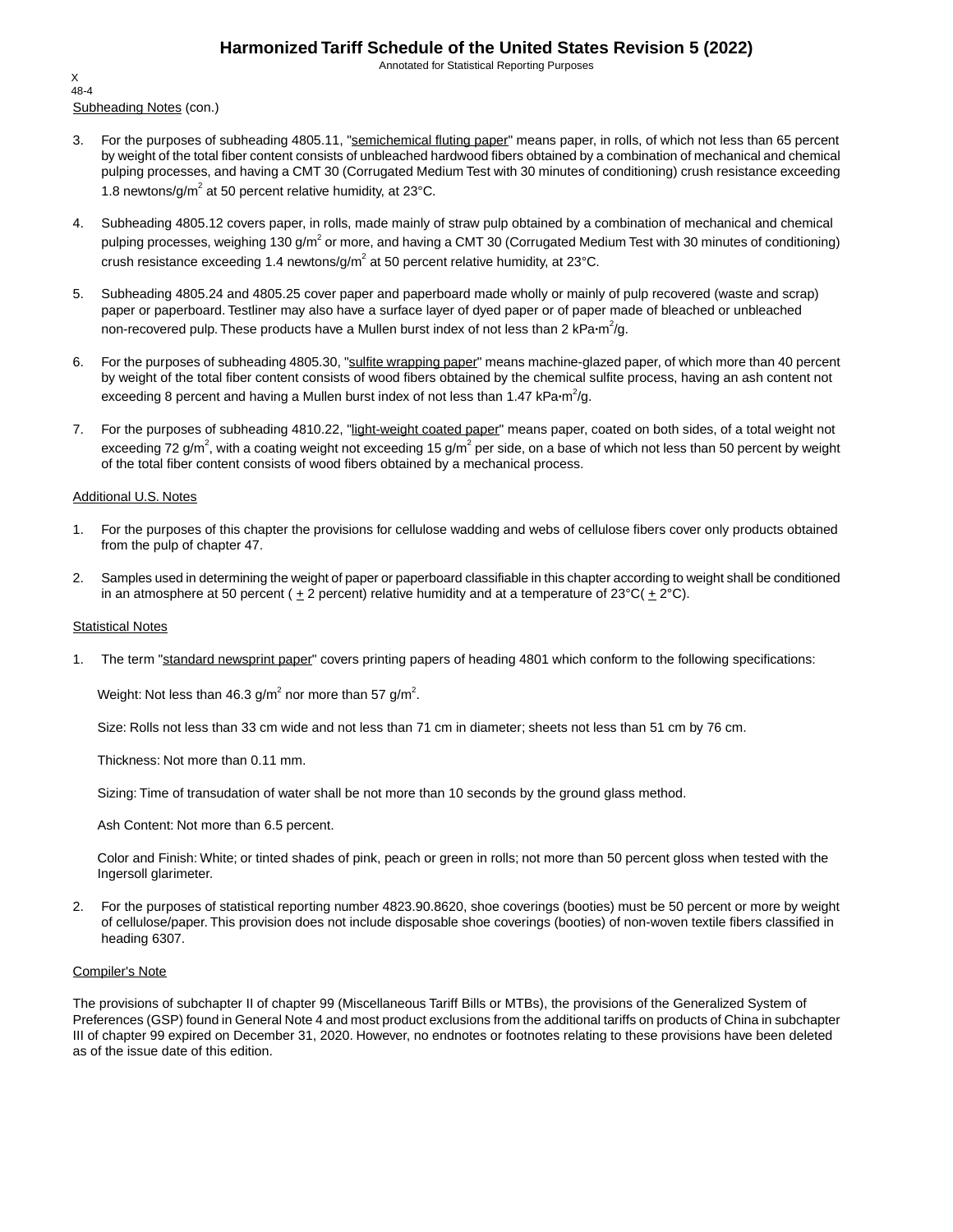Annotated for Statistical Reporting Purposes

| Heading/      | Stat.       |                                                                                                                                                                                                                                                                | Unit           |                    | Rates of Duty |                |
|---------------|-------------|----------------------------------------------------------------------------------------------------------------------------------------------------------------------------------------------------------------------------------------------------------------|----------------|--------------------|---------------|----------------|
| Subheading    | Suf-<br>fix | <b>Article Description</b>                                                                                                                                                                                                                                     | of<br>Quantity | General            | Special       | $\overline{2}$ |
| 4801.00.01    |             |                                                                                                                                                                                                                                                                |                | Free <sup>1/</sup> |               | Free           |
|               | 20          |                                                                                                                                                                                                                                                                |                |                    |               |                |
|               | 40          |                                                                                                                                                                                                                                                                |                |                    |               |                |
|               |             |                                                                                                                                                                                                                                                                |                |                    |               |                |
| 4802          |             | Uncoated paper and paperboard, of a kind used for writing,<br>printing or other graphic purposes, and non perforated<br>punch-cards and punch tape paper, in rolls or rectangular<br>(including square) sheets, of any size, other than paper of               |                |                    |               |                |
| 4802.10.00 00 |             | heading 4801 or 4803; hand-made paper and paperboard:                                                                                                                                                                                                          |                |                    |               | 17.5%          |
|               |             |                                                                                                                                                                                                                                                                |                |                    |               |                |
| 4802.20       |             | Paper and paperboard of a kind used as a base for<br>photo-sensitive, heat-sensitive or electro-sensitive paper<br>or paperboard:                                                                                                                              |                |                    |               |                |
| 4802.20.10 00 |             | In strips or rolls of a width exceeding 15 cm or in<br>rectangular (including square) sheets with one side<br>exceeding 36 cm and the other side exceeding 15 cm                                                                                               |                |                    |               | 20%            |
|               |             | Other:                                                                                                                                                                                                                                                         |                |                    |               |                |
| 4802.20.20    | 00          | Basic paper to be sensitized for use in                                                                                                                                                                                                                        |                |                    |               |                |
|               |             |                                                                                                                                                                                                                                                                | $m^2$          |                    |               | 5%             |
|               |             |                                                                                                                                                                                                                                                                |                |                    |               |                |
| 4802.20.40    |             |                                                                                                                                                                                                                                                                |                |                    |               | 30%            |
|               | 20          | Containing by weight 25 percent or more                                                                                                                                                                                                                        |                |                    |               |                |
| 4802.40.00    | 40<br>00    |                                                                                                                                                                                                                                                                |                |                    |               | 10%            |
|               |             |                                                                                                                                                                                                                                                                |                |                    |               |                |
| 4802.54       |             | Other paper and paperboard, not containing fibers obtained<br>by a mechanical or chemi-mechanical process or of which<br>not more than 10 percent by weight of the total fiber content<br>consists of such fibers:<br>Weighing less than 40 g/m <sup>2</sup> : |                |                    |               |                |
|               |             | In strips or rolls of a width exceeding 15 cm or in<br>rectangular (including square) sheets with one side<br>exceeding 36 cm and the other side exceeding<br>15 cm in the unfolded state:                                                                     |                |                    |               |                |
| 4802.54.10 00 |             |                                                                                                                                                                                                                                                                |                |                    |               | 28%            |
| 4802.54.20 00 |             |                                                                                                                                                                                                                                                                |                |                    |               | 18%            |
| 4802.54.31 00 |             |                                                                                                                                                                                                                                                                |                |                    |               | 11.5%          |
|               |             | Other:                                                                                                                                                                                                                                                         |                |                    |               |                |
| 4802.54.50 00 |             | Basic paper to be sensitized for use in                                                                                                                                                                                                                        |                |                    |               |                |
|               |             |                                                                                                                                                                                                                                                                | m <sup>2</sup> |                    |               | 5%             |
| 4802.54.61    | 00          |                                                                                                                                                                                                                                                                |                |                    |               | 30%            |
|               |             |                                                                                                                                                                                                                                                                |                |                    |               |                |
|               |             |                                                                                                                                                                                                                                                                |                |                    |               |                |
|               |             |                                                                                                                                                                                                                                                                |                |                    |               |                |
|               |             |                                                                                                                                                                                                                                                                |                |                    |               |                |
|               |             |                                                                                                                                                                                                                                                                |                |                    |               |                |
|               |             |                                                                                                                                                                                                                                                                |                |                    |               |                |
|               |             |                                                                                                                                                                                                                                                                |                |                    |               |                |
|               |             |                                                                                                                                                                                                                                                                |                |                    |               |                |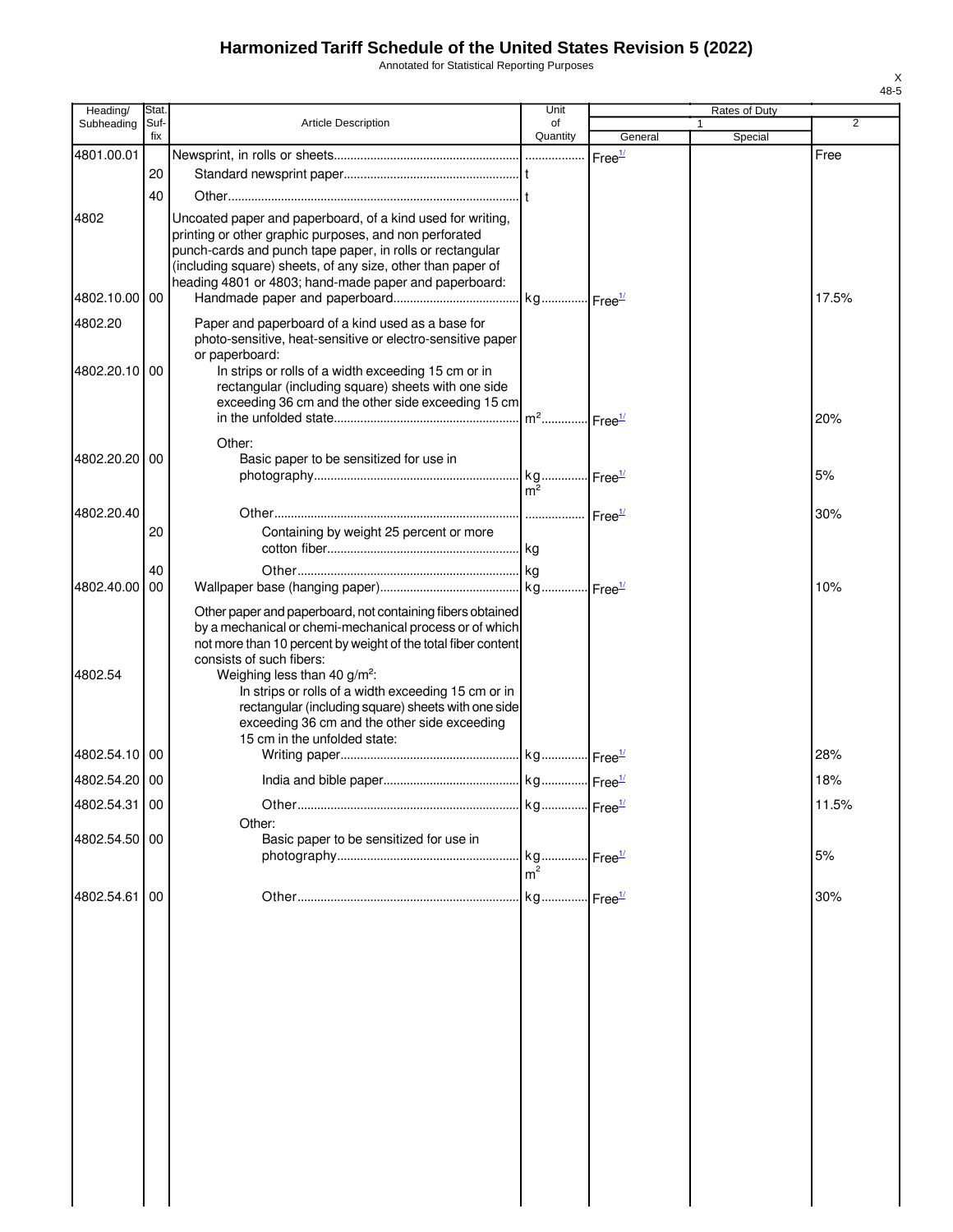Annotated for Statistical Reporting Purposes

| Heading/      | Stat.       |                                                                                                                                                                                                                                                                                                                     | Unit                    |         | Rates of Duty |       |
|---------------|-------------|---------------------------------------------------------------------------------------------------------------------------------------------------------------------------------------------------------------------------------------------------------------------------------------------------------------------|-------------------------|---------|---------------|-------|
| Subheading    | Suf-<br>fix | <b>Article Description</b>                                                                                                                                                                                                                                                                                          | of<br>Quantity          | General | Special       | 2     |
| 4802 (con.)   |             | Uncoated paper and paperboard, of a kind used for writing,<br>printing or other graphic purposes, and non perforated<br>punch-cards and punch tape paper, in rolls or rectangular<br>(including square) sheets, of any size, other than paper of<br>heading 4801 or 4803; hand-made paper and paperboard:<br>(con.) |                         |         |               |       |
| 4802.55       |             | Other paper and paperboard, not containing fibers obtained<br>by a mechanical or chemi-mechanical process or of which<br>not more than 10 percent by weight of the total fiber content<br>consists of such fibers: (con.)<br>Weighing 40 g/m <sup>2</sup> or more but not more than 150 g/m <sup>2</sup> ,          |                         |         |               |       |
|               |             | in rolls:<br>Of a width exceeding 15 cm:                                                                                                                                                                                                                                                                            |                         |         |               |       |
| 4802.55.10 00 |             |                                                                                                                                                                                                                                                                                                                     |                         |         |               | 28%   |
| 4802.55.20    | 00          |                                                                                                                                                                                                                                                                                                                     |                         |         |               | 15.5% |
| 4802.55.30    | 00          |                                                                                                                                                                                                                                                                                                                     |                         |         |               | 18%   |
| 4802.55.40 00 |             |                                                                                                                                                                                                                                                                                                                     |                         |         |               | 11.5% |
| 4802.55.60 00 |             | Other:<br>Basic paper to be sensitized for use in                                                                                                                                                                                                                                                                   | . kg Free <sup>1/</sup> |         |               | 5%    |
|               |             |                                                                                                                                                                                                                                                                                                                     | m <sup>2</sup>          |         |               |       |
| 4802.55.70    |             |                                                                                                                                                                                                                                                                                                                     |                         |         |               | 30%   |
|               | 20          | Containing by weight 25 percent or more                                                                                                                                                                                                                                                                             | lka.                    |         |               |       |
| 4802.56       | 40          | Weighing 40 g/m <sup>2</sup> or more but not more than 150 g/m <sup>2</sup> ,<br>in sheets with one side not exceeding 435 mm and the<br>other side not exceeding 297 mm in the unfolded state:<br>With one side exceeding 360 mm and the other                                                                     |                         |         |               |       |
| 4802.56.10 00 |             | side exceeding 150 mm in the unfolded state:                                                                                                                                                                                                                                                                        |                         |         |               | 28%   |
| 4802.56.20    | 00          |                                                                                                                                                                                                                                                                                                                     |                         |         |               | 15.5% |
| 4802.56.30 00 |             |                                                                                                                                                                                                                                                                                                                     |                         |         |               | 18%   |
| 4802.56.40 00 |             |                                                                                                                                                                                                                                                                                                                     |                         |         |               | 11.5% |
|               |             | Other:                                                                                                                                                                                                                                                                                                              |                         |         |               |       |
| 4802.56.60 00 |             | Basic paper to be sensitized for use in                                                                                                                                                                                                                                                                             | m <sup>2</sup>          |         |               | 5%    |
| 4802.56.70    |             |                                                                                                                                                                                                                                                                                                                     |                         |         |               | 30%   |
|               | 20          | Containing by weight 25 percent or more                                                                                                                                                                                                                                                                             |                         |         |               |       |
|               |             | Other:                                                                                                                                                                                                                                                                                                              |                         |         |               |       |
|               | 50          |                                                                                                                                                                                                                                                                                                                     |                         |         |               |       |
|               | 90          |                                                                                                                                                                                                                                                                                                                     |                         |         |               |       |
|               |             |                                                                                                                                                                                                                                                                                                                     |                         |         |               |       |
|               |             |                                                                                                                                                                                                                                                                                                                     |                         |         |               |       |
|               |             |                                                                                                                                                                                                                                                                                                                     |                         |         |               |       |
|               |             |                                                                                                                                                                                                                                                                                                                     |                         |         |               |       |
|               |             |                                                                                                                                                                                                                                                                                                                     |                         |         |               |       |
|               |             |                                                                                                                                                                                                                                                                                                                     |                         |         |               |       |
|               |             |                                                                                                                                                                                                                                                                                                                     |                         |         |               |       |
|               |             |                                                                                                                                                                                                                                                                                                                     |                         |         |               |       |
|               |             |                                                                                                                                                                                                                                                                                                                     |                         |         |               |       |
|               |             |                                                                                                                                                                                                                                                                                                                     |                         |         |               |       |
|               |             |                                                                                                                                                                                                                                                                                                                     |                         |         |               |       |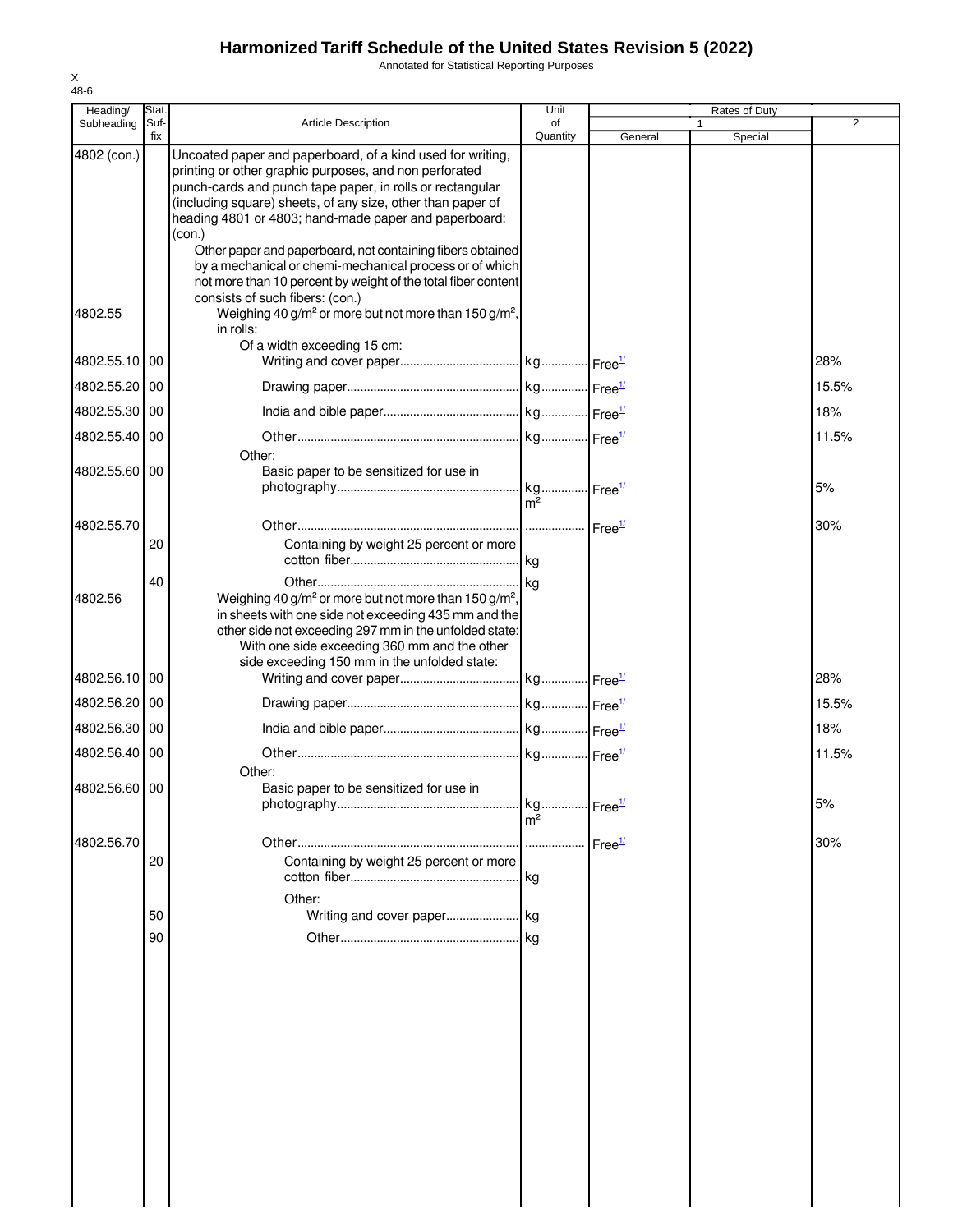Annotated for Statistical Reporting Purposes

| Heading/      | Stat        |                                                                                                                                                                                                                                                                                                                     | Unit                 |                    | Rates of Duty |                |
|---------------|-------------|---------------------------------------------------------------------------------------------------------------------------------------------------------------------------------------------------------------------------------------------------------------------------------------------------------------------|----------------------|--------------------|---------------|----------------|
| Subheading    | Suf-<br>fix | <b>Article Description</b>                                                                                                                                                                                                                                                                                          | of<br>Quantity       | General            | Special       | $\overline{2}$ |
| 4802 (con.)   |             | Uncoated paper and paperboard, of a kind used for writing,<br>printing or other graphic purposes, and non perforated<br>punch-cards and punch tape paper, in rolls or rectangular<br>(including square) sheets, of any size, other than paper of<br>heading 4801 or 4803; hand-made paper and paperboard:<br>(con.) |                      |                    |               |                |
| 4802.57       |             | Other paper and paperboard, not containing fibers obtained<br>by a mechanical or chemi-mechanical process or of which<br>not more than 10 percent by weight of the total fiber content<br>consists of such fibers: (con.)<br>Other, weighing 40 g/m <sup>2</sup> or more but not more than                          |                      |                    |               |                |
| 4802.57.10    |             | 150 g/m <sup>2</sup> :                                                                                                                                                                                                                                                                                              |                      |                    |               | 28%            |
|               | 20          | With one side equal to 559 mm and the other<br>side equal to 280 mm in the unfolded state kg                                                                                                                                                                                                                        |                      |                    |               |                |
|               | 40          | With one side equal to 965 mm and the other<br>side equal to 635 mm in the unfolded state kg                                                                                                                                                                                                                        |                      |                    |               |                |
| 4802.57.20    | 90<br>00    |                                                                                                                                                                                                                                                                                                                     |                      |                    |               | 15.5%          |
| 4802.57.30 00 |             |                                                                                                                                                                                                                                                                                                                     |                      |                    |               | 18%            |
| 4802.57.40    | 20          | With one side equal to 559 mm and the other<br>side equal to 280 mm in the unfolded state kg                                                                                                                                                                                                                        |                      |                    |               | 11.5%          |
|               | 40          | With one side equal to 965 mm and the other<br>side equal to 635 mm in the unfolded state kg                                                                                                                                                                                                                        |                      |                    |               |                |
| 4802.58       | 90          | Weighing more than 150 g/m <sup>2</sup> :<br>In strips or rolls of a width exceeding 15 cm or in<br>rectangular (including square) sheets with one side<br>exceeding 36 cm and the other side exceeding                                                                                                             | . kg                 |                    |               |                |
| 4802.58.10    | 00          | 15 cm in the unfolded state:                                                                                                                                                                                                                                                                                        |                      |                    |               | 30%            |
| 4802.58.20    | 20          |                                                                                                                                                                                                                                                                                                                     |                      |                    |               | 24.5%          |
|               | 40          |                                                                                                                                                                                                                                                                                                                     |                      |                    |               |                |
|               | 80          |                                                                                                                                                                                                                                                                                                                     |                      |                    |               |                |
| 4802.58.50 00 |             | Other:<br>Basic paper to be sensitized for use in                                                                                                                                                                                                                                                                   | kg<br>m <sup>2</sup> | Free <sup>1/</sup> |               | 5%             |
| 4802.58.60    |             |                                                                                                                                                                                                                                                                                                                     |                      | Free <sup>1/</sup> |               | 30%            |
|               | 20          | Containing by weight 25 percent or more                                                                                                                                                                                                                                                                             |                      |                    |               |                |
|               | 40          |                                                                                                                                                                                                                                                                                                                     |                      |                    |               |                |
|               |             |                                                                                                                                                                                                                                                                                                                     |                      |                    |               |                |
|               |             |                                                                                                                                                                                                                                                                                                                     |                      |                    |               |                |
|               |             |                                                                                                                                                                                                                                                                                                                     |                      |                    |               |                |
|               |             |                                                                                                                                                                                                                                                                                                                     |                      |                    |               |                |
|               |             |                                                                                                                                                                                                                                                                                                                     |                      |                    |               |                |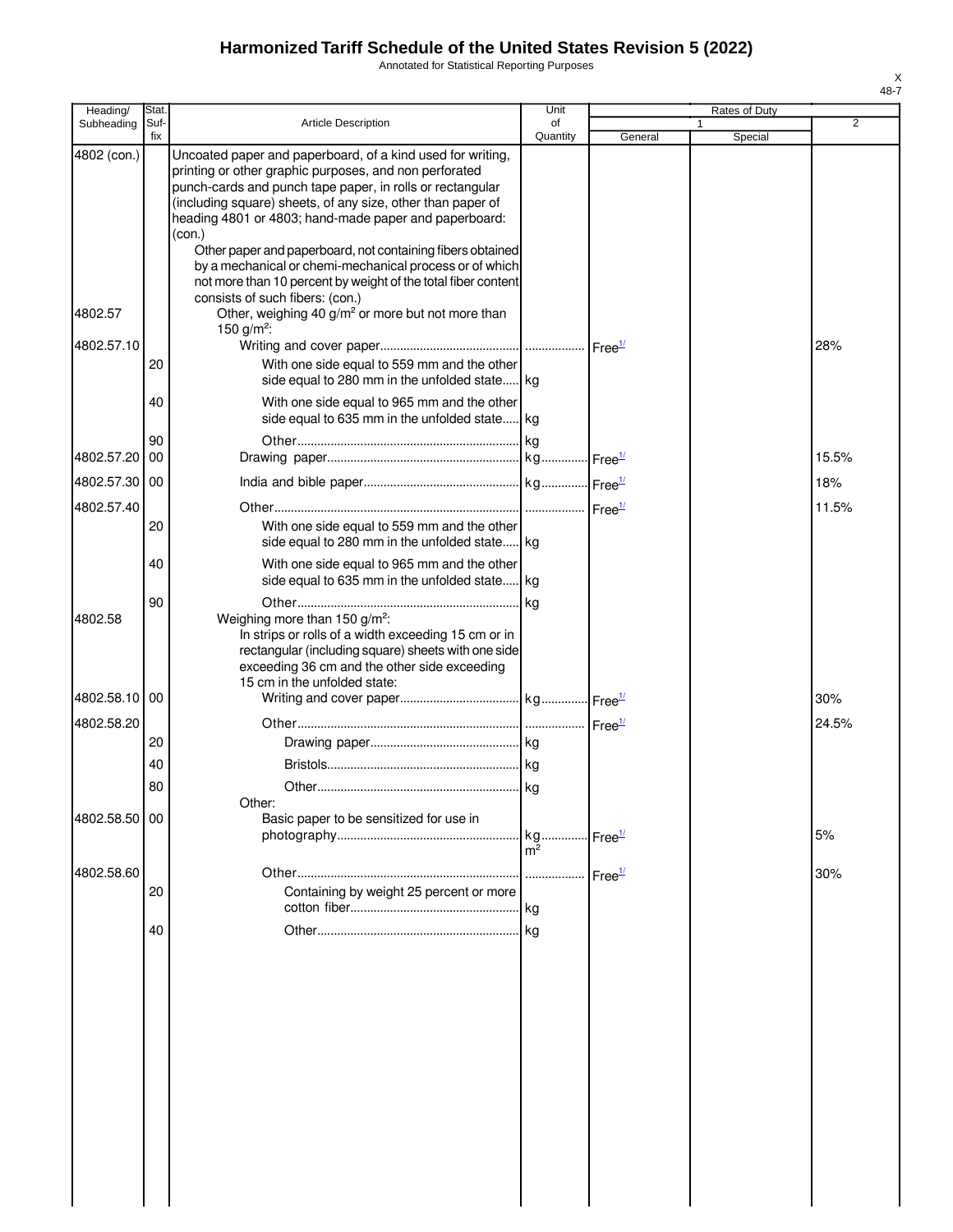Annotated for Statistical Reporting Purposes

| Heading/                 | <b>Stat</b> |                                                                                                                                                                                                                | Unit           |         | Rates of Duty |       |
|--------------------------|-------------|----------------------------------------------------------------------------------------------------------------------------------------------------------------------------------------------------------------|----------------|---------|---------------|-------|
| Subheading               | Suf-<br>fix | <b>Article Description</b>                                                                                                                                                                                     | of<br>Quantity | General | Special       | 2     |
| 4802 (con.)              |             | Uncoated paper and paperboard, of a kind used for writing,<br>printing or other graphic purposes, and non perforated<br>punch-cards and punch tape paper, in rolls or rectangular                              |                |         |               |       |
|                          |             | (including square) sheets, of any size, other than paper of<br>heading 4801 or 4803; hand-made paper and paperboard:<br>(con.)                                                                                 |                |         |               |       |
|                          |             | Other paper and paperboard, of which more than<br>10 percent by weight of the total fiber content consists of<br>fibers obtained by a mechanical or chemi-mechanical<br>process:                               |                |         |               |       |
| 4802.61                  |             | In rolls:<br>Of a width exceeding 15 cm:                                                                                                                                                                       |                |         |               |       |
| 4802.61.10               | 00          |                                                                                                                                                                                                                |                |         |               | 28%   |
| 4802.61.20 00            |             |                                                                                                                                                                                                                |                |         |               | 15.5% |
| 4802.61.31               |             |                                                                                                                                                                                                                |                |         |               | 11.5% |
|                          | 10          | Other:                                                                                                                                                                                                         |                |         |               |       |
|                          | 35          |                                                                                                                                                                                                                |                |         |               |       |
|                          | 91          |                                                                                                                                                                                                                |                |         |               |       |
|                          |             | Other:                                                                                                                                                                                                         |                |         |               |       |
| 4802.61.50               | 00          | Basic paper to be sensitized for use in                                                                                                                                                                        | m <sup>2</sup> |         |               | 5%    |
| 4802.61.60               |             |                                                                                                                                                                                                                |                |         |               | 30%   |
|                          | 20          | Containing by weight 25 percent or more                                                                                                                                                                        |                |         |               |       |
|                          | 40          |                                                                                                                                                                                                                |                |         |               |       |
| 4802.62                  |             | In sheets with one side not exceeding 435 mm and the<br>other side not exceeding 297 mm in the unfolded state:<br>With one side exceeding 360 mm and the other<br>side exceeding 150 mm in the unfolded state: |                |         |               |       |
| 4802.62.10               | 00          |                                                                                                                                                                                                                |                |         |               | 28%   |
| 4802.62.20 00            |             |                                                                                                                                                                                                                |                |         |               | 15.5% |
| 4802.62.30 00            |             |                                                                                                                                                                                                                |                |         |               | 11.5% |
|                          |             | Other:                                                                                                                                                                                                         |                |         |               |       |
| 4802.62.50 00            |             | Basic paper to be sensitized for use in                                                                                                                                                                        | m <sup>2</sup> |         |               | 5%    |
| 4802.62.61               |             |                                                                                                                                                                                                                |                |         |               | 30%   |
|                          | 20          | Containing by weight 25 percent or more                                                                                                                                                                        |                |         |               |       |
|                          | 40          |                                                                                                                                                                                                                |                |         |               |       |
| 4802.69<br>4802.69.10 00 |             | Other:                                                                                                                                                                                                         |                |         |               | 28%   |
|                          |             |                                                                                                                                                                                                                |                |         |               |       |
| 4802.69.20 00            |             |                                                                                                                                                                                                                |                |         |               | 15.5% |
| 4802.69.30 00            |             |                                                                                                                                                                                                                |                |         |               | 11.5% |
|                          |             |                                                                                                                                                                                                                |                |         |               |       |
|                          |             |                                                                                                                                                                                                                |                |         |               |       |
|                          |             |                                                                                                                                                                                                                |                |         |               |       |
|                          |             |                                                                                                                                                                                                                |                |         |               |       |
|                          |             |                                                                                                                                                                                                                |                |         |               |       |
|                          |             |                                                                                                                                                                                                                |                |         |               |       |
|                          |             |                                                                                                                                                                                                                |                |         |               |       |
|                          |             |                                                                                                                                                                                                                |                |         |               |       |
|                          |             |                                                                                                                                                                                                                |                |         |               |       |
|                          |             |                                                                                                                                                                                                                |                |         |               |       |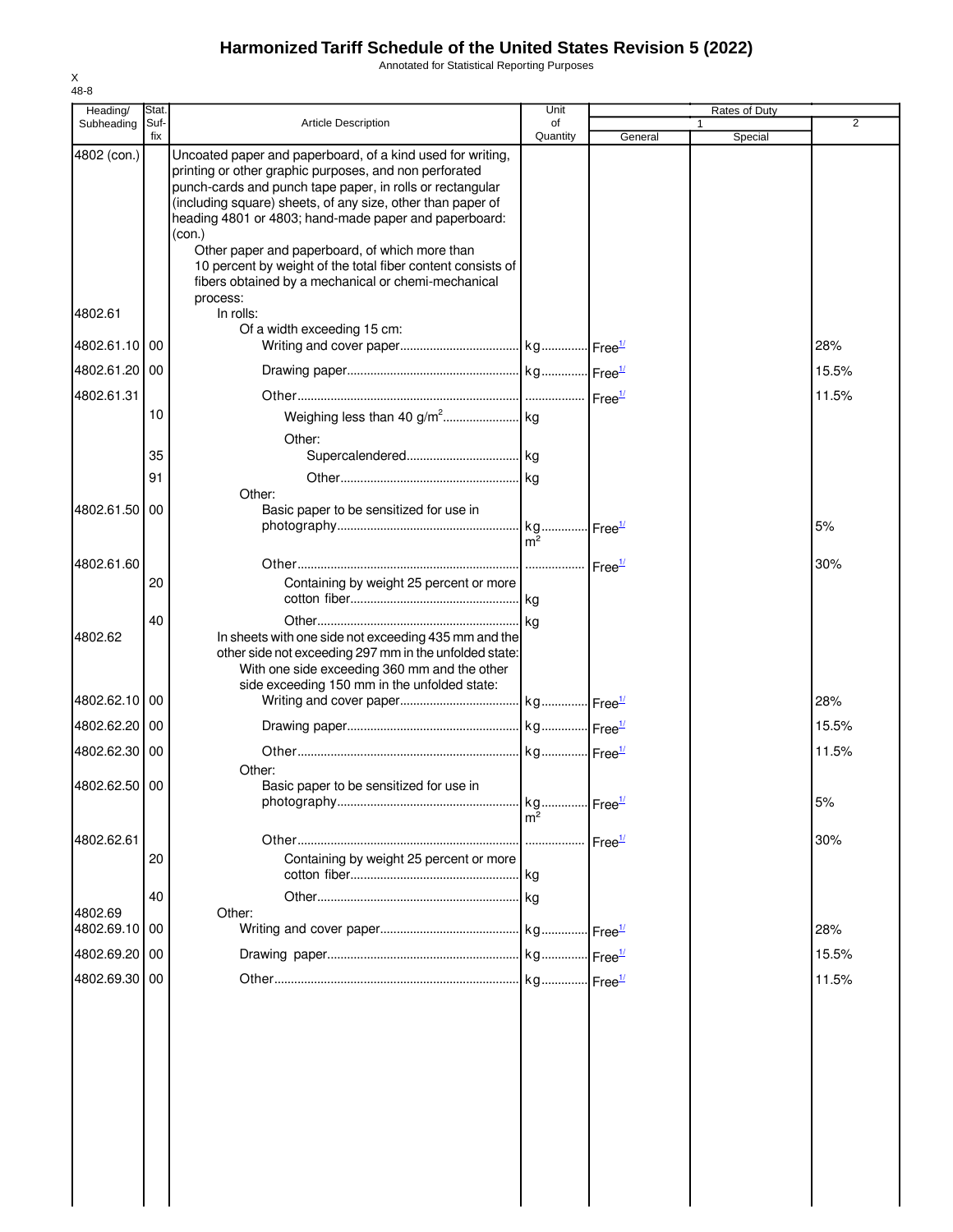Annotated for Statistical Reporting Purposes

| Heading/                 | Stat.       |                                                                                                                                                                                                                                                                                                                 | Unit           |                    |             | Rates of Duty |       |
|--------------------------|-------------|-----------------------------------------------------------------------------------------------------------------------------------------------------------------------------------------------------------------------------------------------------------------------------------------------------------------|----------------|--------------------|-------------|---------------|-------|
| Subheading               | Suf-<br>fix | Article Description                                                                                                                                                                                                                                                                                             | of<br>Quantity | General            | $\mathbf 1$ | Special       | 2     |
| 4803.00                  |             | Toilet or facial tissue stock, towel or napkin stock and similar<br>paper of a kind used for household or sanitary purposes,<br>cellulose wadding and webs of cellulose fibers, whether or not<br>creped, crinkled, embossed, perforated, surface-colored,<br>surface decorated or printed, in rolls or sheets: |                |                    |             |               |       |
| 4803.00.20 00            |             |                                                                                                                                                                                                                                                                                                                 |                |                    |             |               | 24%   |
| 4803.00.40 00            |             |                                                                                                                                                                                                                                                                                                                 |                |                    |             |               | 36%   |
| 4804                     |             | Uncoated kraft paper and paperboard, in rolls or sheets, other<br>than that of heading 4802 or 4803:<br>Kraftliner:                                                                                                                                                                                             |                |                    |             |               |       |
| 4804.11.00 00            |             |                                                                                                                                                                                                                                                                                                                 |                |                    |             |               | 20%   |
| 4804.19.00 00            |             |                                                                                                                                                                                                                                                                                                                 |                |                    |             |               | 20%   |
| 4804.21.00 00            |             | Sack kraft paper:                                                                                                                                                                                                                                                                                               |                |                    |             |               | 30%   |
| 4804.29.00 00            |             |                                                                                                                                                                                                                                                                                                                 |                |                    |             |               | 30%   |
| 4804.31                  |             | Other kraft paper and paperboard weighing 150 g/m <sup>2</sup> or<br>less:<br>Unbleached:<br>Condenser paper:                                                                                                                                                                                                   |                |                    |             |               |       |
| 4804.31.10 00            |             | Weighing over 15 g/m <sup>2</sup> but not over 30 g/m <sup>2</sup> kg Free <sup>1/</sup>                                                                                                                                                                                                                        |                |                    |             |               | 20.5% |
| 4804.31.20 00            |             |                                                                                                                                                                                                                                                                                                                 |                |                    |             |               | 25%   |
| 4804.31.40               |             |                                                                                                                                                                                                                                                                                                                 |                |                    |             |               | 30%   |
|                          | 20          |                                                                                                                                                                                                                                                                                                                 |                |                    |             |               |       |
|                          | 40          |                                                                                                                                                                                                                                                                                                                 |                |                    |             |               |       |
| 4804.31.60 00            |             |                                                                                                                                                                                                                                                                                                                 |                |                    |             |               | 30%   |
| 4804.39<br>4804.39.20 00 |             | Other:                                                                                                                                                                                                                                                                                                          |                |                    |             |               | 25%   |
| 4804.39.40               |             |                                                                                                                                                                                                                                                                                                                 |                |                    |             |               | 30%   |
|                          | 20          |                                                                                                                                                                                                                                                                                                                 |                |                    |             |               |       |
|                          |             | Other:                                                                                                                                                                                                                                                                                                          |                |                    |             |               |       |
|                          | 41          | Tissue paper having a basis weight not                                                                                                                                                                                                                                                                          |                |                    |             |               |       |
|                          | 49          |                                                                                                                                                                                                                                                                                                                 |                |                    |             |               |       |
| 4804.39.60               | 20          | Base stock for trays, dishes, plates, cups and                                                                                                                                                                                                                                                                  | kg             | Free <sup>1/</sup> |             |               | 30%   |
|                          | 40          |                                                                                                                                                                                                                                                                                                                 |                |                    |             |               |       |
|                          |             |                                                                                                                                                                                                                                                                                                                 | kg             |                    |             |               |       |
|                          |             |                                                                                                                                                                                                                                                                                                                 |                |                    |             |               |       |
|                          |             |                                                                                                                                                                                                                                                                                                                 |                |                    |             |               |       |
|                          |             |                                                                                                                                                                                                                                                                                                                 |                |                    |             |               |       |
|                          |             |                                                                                                                                                                                                                                                                                                                 |                |                    |             |               |       |
|                          |             |                                                                                                                                                                                                                                                                                                                 |                |                    |             |               |       |
|                          |             |                                                                                                                                                                                                                                                                                                                 |                |                    |             |               |       |
|                          |             |                                                                                                                                                                                                                                                                                                                 |                |                    |             |               |       |
|                          |             |                                                                                                                                                                                                                                                                                                                 |                |                    |             |               |       |
|                          |             |                                                                                                                                                                                                                                                                                                                 |                |                    |             |               |       |
|                          |             |                                                                                                                                                                                                                                                                                                                 |                |                    |             |               |       |
|                          |             |                                                                                                                                                                                                                                                                                                                 |                |                    |             |               |       |
|                          |             |                                                                                                                                                                                                                                                                                                                 |                |                    |             |               |       |
|                          |             |                                                                                                                                                                                                                                                                                                                 |                |                    |             |               |       |
|                          |             |                                                                                                                                                                                                                                                                                                                 |                |                    |             |               |       |
|                          |             |                                                                                                                                                                                                                                                                                                                 |                |                    |             |               |       |
|                          |             |                                                                                                                                                                                                                                                                                                                 |                |                    |             |               |       |
|                          |             |                                                                                                                                                                                                                                                                                                                 |                |                    |             |               |       |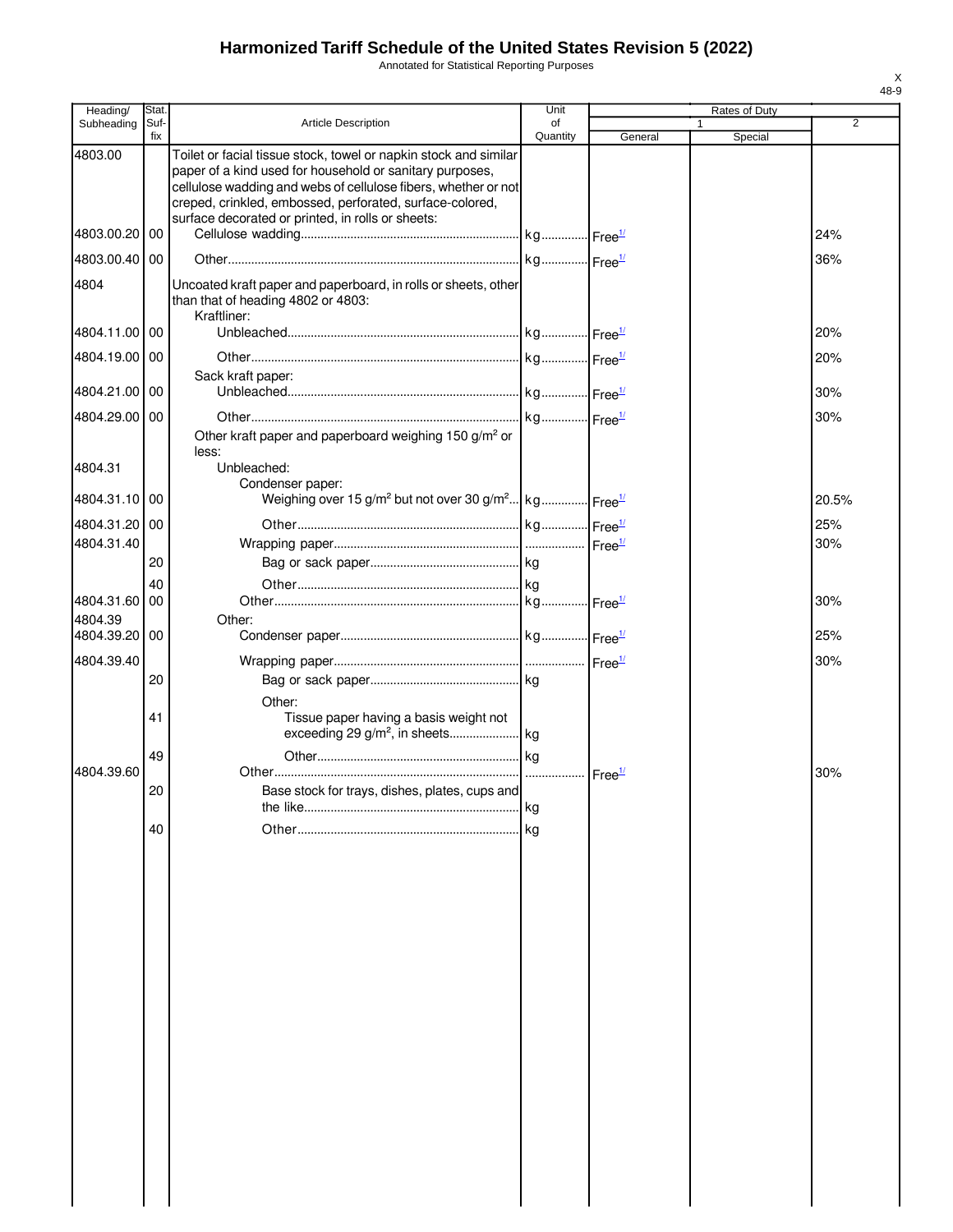Annotated for Statistical Reporting Purposes

| Heading/              | <b>Stat</b> |                                                                                                                                                                                                                                 | Unit                        |         | Rates of Duty |                |
|-----------------------|-------------|---------------------------------------------------------------------------------------------------------------------------------------------------------------------------------------------------------------------------------|-----------------------------|---------|---------------|----------------|
| Subheading            | Suf-<br>fix | Article Description                                                                                                                                                                                                             | of<br>Quantity              | General | Special       | $\overline{2}$ |
| 4804 (con.)           |             | Uncoated kraft paper and paperboard, in rolls or sheets, other<br>than that of heading 4802 or 4803: (con.)<br>Other kraft paper and paperboard weighing more than<br>150 g/m <sup>2</sup> but less than 225 g/m <sup>2</sup> : |                             |         |               |                |
| 4804.41<br>4804.41.20 | 00          | Unbleached:                                                                                                                                                                                                                     |                             |         |               | 30%            |
| 4804.41.40 00         |             |                                                                                                                                                                                                                                 |                             |         |               | 30%            |
| 4804.42.00            |             | Bleached uniformly throughout the mass and of which<br>more than 95 percent by weight of the total fiber<br>content consists of wood fibers obtained by a chemical                                                              |                             |         |               | 30%            |
|                       | 10          | Base stock for milk cartons and other beverage                                                                                                                                                                                  |                             |         |               |                |
|                       | 20          | Other:                                                                                                                                                                                                                          |                             |         |               |                |
|                       | 30          | Base stock for trays, dishes, plates, cups and                                                                                                                                                                                  |                             |         |               |                |
|                       |             | Other:                                                                                                                                                                                                                          |                             |         |               |                |
|                       | 40          |                                                                                                                                                                                                                                 |                             |         |               |                |
| 4804.49.00            | 50<br>00    |                                                                                                                                                                                                                                 |                             |         |               | 30%            |
|                       |             | Other kraft paper and paperboard weighing 225 g/m <sup>2</sup> or<br>more:                                                                                                                                                      |                             |         |               |                |
| 4804.51.00            | 00          |                                                                                                                                                                                                                                 |                             |         |               | 30%            |
| 4804.52.00            |             | Bleached uniformly throughout the mass and of which<br>more than 95 percent by weight of the total fiber<br>content consists of wood fibers obtained by a chemical                                                              |                             |         |               | 30%            |
|                       | 10          | Base stock for milk cartons and other beverage                                                                                                                                                                                  |                             |         |               |                |
|                       | 20          | Other:                                                                                                                                                                                                                          |                             |         |               |                |
|                       | 30          | Base stock for trays, dishes, plates, cups and                                                                                                                                                                                  |                             |         |               |                |
|                       |             |                                                                                                                                                                                                                                 | kg                          |         |               |                |
|                       | 40          | Other:<br>Base stock for packaging kg                                                                                                                                                                                           |                             |         |               |                |
| 4804.59.00            | 50<br>00    |                                                                                                                                                                                                                                 | kg<br>kg Free <sup>1/</sup> |         |               | 30%            |
|                       |             |                                                                                                                                                                                                                                 |                             |         |               |                |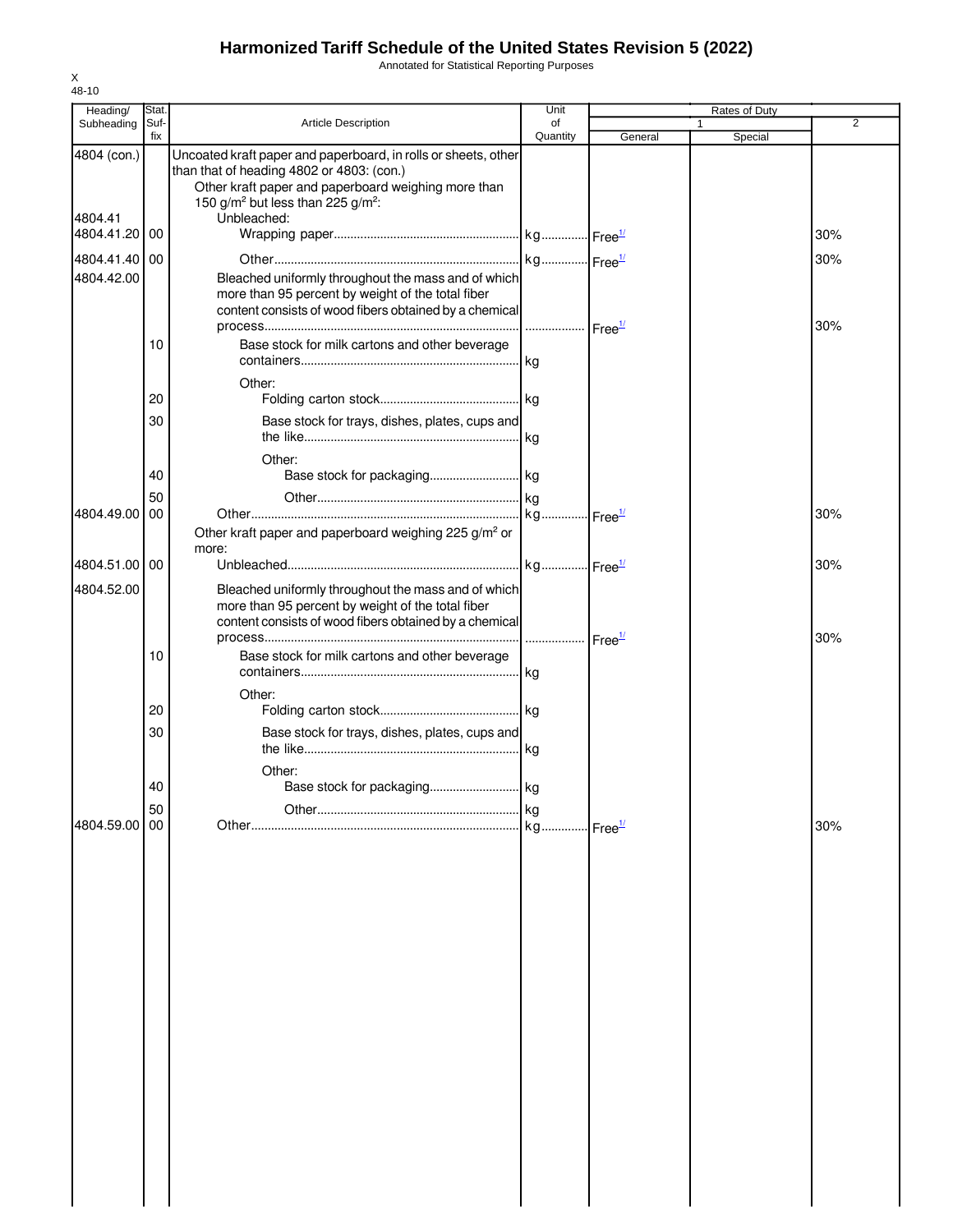Annotated for Statistical Reporting Purposes

| Heading/                 | Stat.       |                                                                                                                                             | Unit           |         | Rates of Duty           |                |
|--------------------------|-------------|---------------------------------------------------------------------------------------------------------------------------------------------|----------------|---------|-------------------------|----------------|
| Subheading               | Suf-<br>fix | Article Description                                                                                                                         | of<br>Quantity | General | $\mathbf{1}$<br>Special | 2              |
| 4805                     |             | Other uncoated paper and paperboard, in rolls or sheets, not<br>further worked or processed than as specified in note 3 to this<br>chapter: |                |         |                         |                |
| 4805.11.00 00            |             | Fluting paper:                                                                                                                              |                |         |                         | 30%            |
| 4805.12<br>4805.12.10 00 |             | Straw fluting paper:                                                                                                                        |                |         |                         | 30%            |
| 4805.12.20 00            |             |                                                                                                                                             |                |         |                         | 30%            |
| 4805.19<br>4805.19.10 00 |             | Other:                                                                                                                                      |                |         |                         | 30%            |
| 4805.19.20 00            |             |                                                                                                                                             |                |         |                         | 30%            |
| 4805.24<br>4805.24.50 00 |             | Testliner (recycled liner board):<br>Weighing 150 g/m <sup>2</sup> or less:                                                                 |                |         |                         | 30%            |
| 4805.24.70 00            |             | Weighing over 15 g/m <sup>2</sup> but not over 30 g/m <sup>2</sup> kg Free <sup>1/</sup>                                                    |                |         |                         | $11¢/kg + 15%$ |
| 4805.24.90 00            |             |                                                                                                                                             |                |         |                         | 30%            |
| 4805.25.00               | 00          |                                                                                                                                             |                |         |                         | 30%            |
| 4805.30.00 00            |             |                                                                                                                                             |                |         |                         | 30%            |
| 4805.40.00 00            |             |                                                                                                                                             |                |         |                         | $11¢/kg + 15%$ |
| 4805.50.00 00            |             |                                                                                                                                             |                |         |                         | 10%            |
|                          |             |                                                                                                                                             |                |         |                         |                |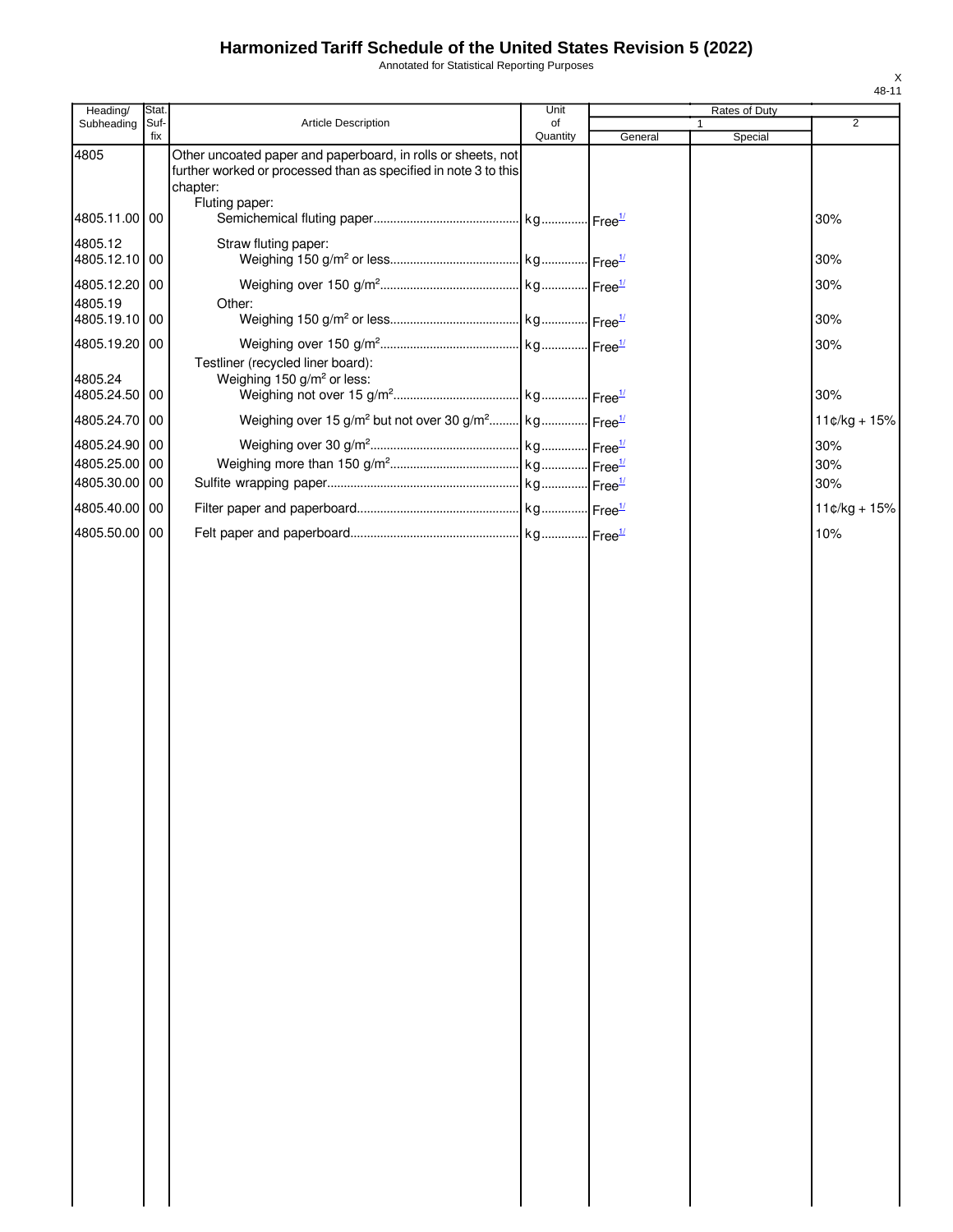Annotated for Statistical Reporting Purposes

| Heading/              | Stat.       |                                                                                                                                                              | Unit           |         | Rates of Duty |                |
|-----------------------|-------------|--------------------------------------------------------------------------------------------------------------------------------------------------------------|----------------|---------|---------------|----------------|
| Subheading            | Suf-<br>fix | <b>Article Description</b>                                                                                                                                   | of<br>Quantity | General | 1<br>Special  | $\overline{2}$ |
| 4805 (con.)           |             | Other uncoated paper and paperboard, in rolls or sheets, not<br>further worked or processed than as specified in note 3 to this<br>chapter: (con.)<br>Other: |                |         |               |                |
| 4805.91<br>4805.91.10 |             | Weighing 150 g/m <sup>2</sup> or less:<br>Multi-ply paper and paperboard; bibulous and                                                                       |                |         |               | 30%            |
|                       | 10          |                                                                                                                                                              |                |         |               |                |
|                       | 90          |                                                                                                                                                              |                |         |               |                |
| 4805.91.20            | 00          |                                                                                                                                                              |                |         |               | 25%            |
| 4805.91.50 00         |             | Other:                                                                                                                                                       |                |         |               | 30%            |
| 4805.91.70 00         |             | Weighing over 15 g/m <sup>2</sup> but not over 30 g/m <sup>2</sup> kg Free <sup>1/</sup>                                                                     |                |         |               | $11¢/kg + 15%$ |
| 4805.91.90 00         |             |                                                                                                                                                              |                |         |               | 30%            |
| 4805.92               |             | Weighing more than 150 g/m <sup>2</sup> but less than 225 g/m <sup>2</sup> :                                                                                 |                |         |               |                |
| 4805.92.20 00         |             |                                                                                                                                                              |                |         |               | 30%            |
| 4805.92.40            |             |                                                                                                                                                              |                |         |               | 30%            |
|                       | 10          |                                                                                                                                                              |                |         |               |                |
|                       | 20          |                                                                                                                                                              |                |         |               |                |
|                       | 30          | Linerboard containing by weight less than 80                                                                                                                 |                |         |               |                |
|                       | 40          |                                                                                                                                                              |                |         |               |                |
| 4805.93<br>4805.93.20 | 00          | Weighing 225 g/m <sup>2</sup> or more:                                                                                                                       |                |         |               | 30%            |
| 4805.93.40            |             |                                                                                                                                                              |                |         |               | 30%            |
|                       | 10          |                                                                                                                                                              |                |         |               |                |
|                       | 15          |                                                                                                                                                              |                |         |               |                |
|                       | 20          |                                                                                                                                                              |                |         |               |                |
|                       | 30          | Linerboard containing by weight less than 80                                                                                                                 |                |         |               |                |
|                       | 50          |                                                                                                                                                              |                |         |               |                |
|                       | 60          |                                                                                                                                                              |                |         |               |                |
| 4806                  |             | Vegetable parchment, greaseproof papers, tracing papers and<br>glassine and other glazed transparent or translucent papers,<br>in rolls or sheets:           |                |         |               |                |
| 4806.10.00 00         |             |                                                                                                                                                              |                |         |               | 19%            |
| 4806.20.00 00         |             |                                                                                                                                                              |                |         |               | 7¢/kg + 15%    |
| 4806.30.00 00         |             |                                                                                                                                                              |                |         |               | 7¢/kg + 15%    |
| 4806.40.00 00         |             | Glassine and other glazed transparent or translucent                                                                                                         |                |         |               | 7¢/kg + 15%    |
|                       |             |                                                                                                                                                              |                |         |               |                |
|                       |             |                                                                                                                                                              |                |         |               |                |
|                       |             |                                                                                                                                                              |                |         |               |                |
|                       |             |                                                                                                                                                              |                |         |               |                |
|                       |             |                                                                                                                                                              |                |         |               |                |
|                       |             |                                                                                                                                                              |                |         |               |                |
|                       |             |                                                                                                                                                              |                |         |               |                |
|                       |             |                                                                                                                                                              |                |         |               |                |
|                       |             |                                                                                                                                                              |                |         |               |                |
|                       |             |                                                                                                                                                              |                |         |               |                |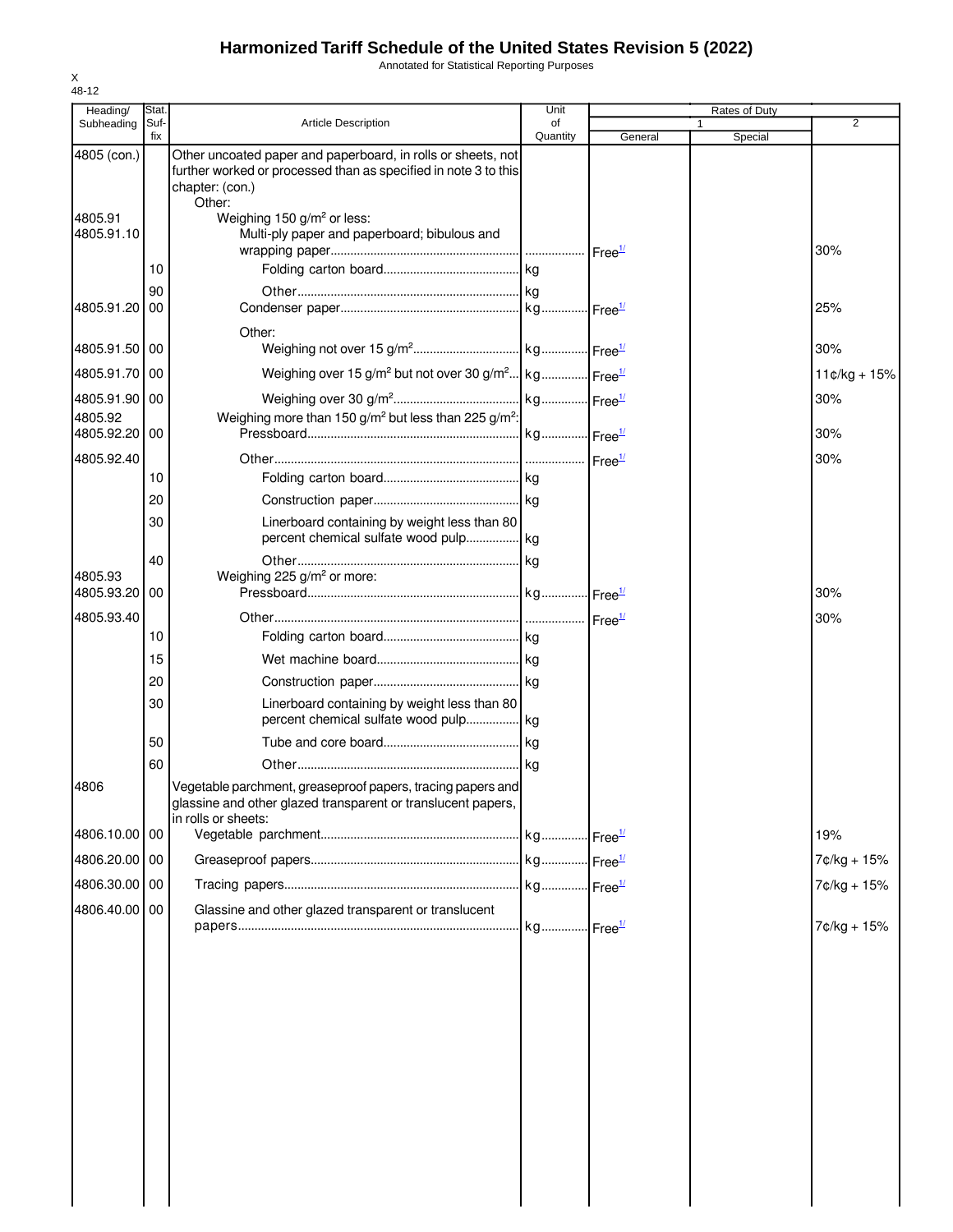Annotated for Statistical Reporting Purposes

| Heading/                 | Stat.       |                                                                                                                                                                                                                               | Unit           |         |   | Rates of Duty |                |
|--------------------------|-------------|-------------------------------------------------------------------------------------------------------------------------------------------------------------------------------------------------------------------------------|----------------|---------|---|---------------|----------------|
| Subheading               | Suf-<br>fix | <b>Article Description</b>                                                                                                                                                                                                    | of<br>Quantity | General | 1 | Special       | $\overline{2}$ |
| 4807.00                  |             | Composite paper and paperboard (made by sticking flat layers<br>of paper or paperboard together with an adhesive), not<br>surface-coated or impregnated, whether or not internally<br>reinforced, in rolls or sheets:         |                |         |   |               |                |
| 4807.00.10 00            |             | Paper and paperboard, laminated internally with bitumen,                                                                                                                                                                      |                |         |   |               | 30%            |
| 4807.00.91               | 00          | Other:<br>Straw paper and paperboard, whether or not covered                                                                                                                                                                  |                |         |   |               | 30%            |
| 4807.00.92 00            |             | Other:                                                                                                                                                                                                                        |                |         |   |               | 22.5%          |
| 4807.00.94               | 00          |                                                                                                                                                                                                                               |                |         |   |               | 30%            |
| 4808                     |             | Paper and paperboard, corrugated (with or without glued flat<br>surface sheets), creped, crinkled, embossed or perforated, in<br>rolls or sheets, other than paper of the kind described in<br>heading 4803:                  |                |         |   |               |                |
| 4808.10.00 00            |             | Corrugated paper and paperboard, whether or not                                                                                                                                                                               |                |         |   |               | 30%            |
| 4808.40.00 00            |             | Kraft paper, creped or crinkled, whether or not embossed                                                                                                                                                                      |                |         |   |               | 36%            |
| 4808.90                  |             | Other:                                                                                                                                                                                                                        |                |         |   |               |                |
| 4808.90.20 00            |             |                                                                                                                                                                                                                               |                |         |   |               | 36%            |
| 4808.90.40               | 00          |                                                                                                                                                                                                                               |                |         |   |               | 18.5%          |
| 4808.90.60 00            |             |                                                                                                                                                                                                                               |                |         |   |               | 35%            |
| 4809<br>4809.20          |             | Carbon paper, self-copy paper and other copying or transfer<br>papers (including coated or impregnated paper for duplicator<br>stencils or offset plates), whether or not printed, in rolls or<br>sheets:<br>Self-copy paper: |                |         |   |               |                |
| 4809.20.20               | 00          |                                                                                                                                                                                                                               |                |         |   |               | 35%            |
| 4809.20.40 00<br>4809.90 |             | Other:                                                                                                                                                                                                                        |                |         |   |               | 25%            |
| 4809.90.20 00            |             |                                                                                                                                                                                                                               |                |         |   |               | 35%            |
| 4809.90.40 00            |             | Decalcomania paper:                                                                                                                                                                                                           |                |         |   |               |                |
| 4809.90.60 00            |             |                                                                                                                                                                                                                               |                |         |   |               | 15%<br>Free    |
|                          |             | Other:                                                                                                                                                                                                                        |                |         |   |               |                |
| 4809.90.71               | 00          | Impregnated, coated or both, but not otherwise                                                                                                                                                                                |                |         |   |               | 25%            |
| 4809.90.80 00            |             |                                                                                                                                                                                                                               |                |         |   |               | 20%            |
|                          |             |                                                                                                                                                                                                                               |                |         |   |               |                |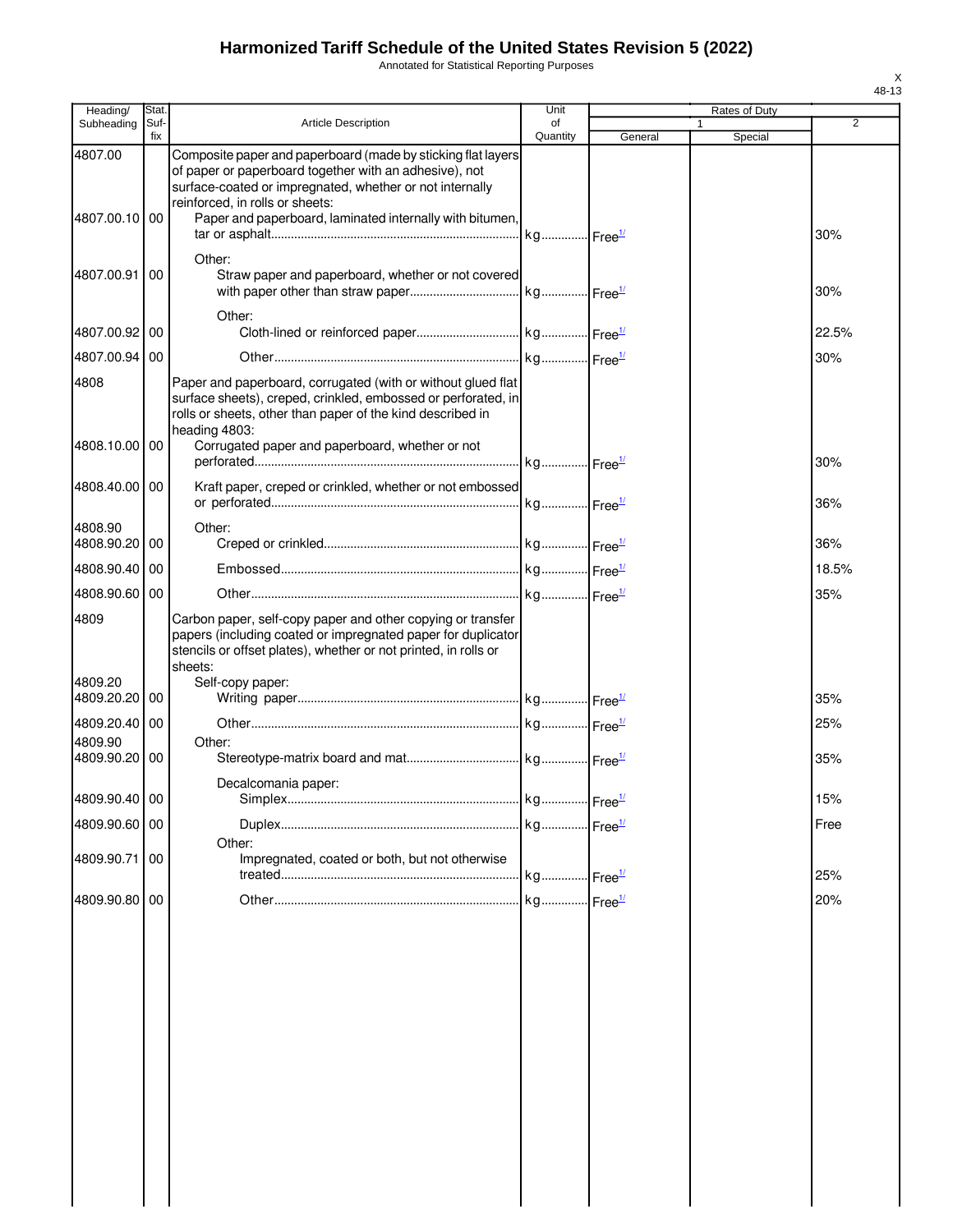Annotated for Statistical Reporting Purposes

| Heading/      | Stat. |                                                                                                                          | Unit                                    |         | Rates of Duty |                |
|---------------|-------|--------------------------------------------------------------------------------------------------------------------------|-----------------------------------------|---------|---------------|----------------|
| Subheading    | Suf-  | Article Description                                                                                                      | of                                      |         |               | $\overline{2}$ |
| 4810          | fix   | Paper and paperboard, coated on one or both sides with kaolin                                                            | Quantity                                | General | Special       |                |
|               |       | (China clay) or other inorganic substances, with or without a                                                            |                                         |         |               |                |
|               |       | binder, and with no other coating, whether or not<br>surface-colored, surface-decorated or printed, in rolls or          |                                         |         |               |                |
|               |       | rectangular (including square) sheets, of any size:                                                                      |                                         |         |               |                |
|               |       | Paper and paperboard of a kind used for writing, printing                                                                |                                         |         |               |                |
|               |       | or other graphic purposes, not containing fibers obtained                                                                |                                         |         |               |                |
|               |       | by a mechanical or chemi-mechanical process or of which<br>not more than 10 percent by weight of the total fiber content |                                         |         |               |                |
|               |       | consists of such fibers:                                                                                                 |                                         |         |               |                |
| 4810.13       |       | In rolls:                                                                                                                |                                         |         |               |                |
|               |       | Of a width exceeding 15 cm:                                                                                              |                                         |         |               |                |
|               |       | Weighing not more than 150 g/m <sup>2</sup> :                                                                            |                                         |         |               |                |
| 4810.13.11    |       | Basic paper to be sensitized for use in                                                                                  |                                         |         |               | 5%             |
|               | 20    |                                                                                                                          |                                         |         |               |                |
|               |       |                                                                                                                          | m <sup>2</sup>                          |         |               |                |
|               | 40    |                                                                                                                          |                                         |         |               |                |
|               |       |                                                                                                                          | m <sup>2</sup>                          |         |               |                |
| 4810.13.13 00 |       |                                                                                                                          |                                         |         |               | 24%            |
| 4810.13.19 00 |       |                                                                                                                          |                                         |         |               | 37%            |
| 4810.13.20    |       |                                                                                                                          |                                         |         |               | 42%            |
|               | 10    |                                                                                                                          |                                         |         |               |                |
|               | 90    |                                                                                                                          |                                         |         |               |                |
|               |       | Other:                                                                                                                   |                                         |         |               |                |
| 4810.13.50    | 00    |                                                                                                                          |                                         |         |               | 30%            |
|               |       | Other:                                                                                                                   |                                         |         |               |                |
| 4810.13.60 00 |       | Basic paper to be sensitized for use in                                                                                  |                                         |         |               |                |
|               |       |                                                                                                                          | kg Free <sup>1/</sup><br>m <sup>2</sup> |         |               | 5%             |
|               |       |                                                                                                                          |                                         |         |               |                |
| 4810.13.70    | 20    | Containing by weight 25 percent or                                                                                       |                                         |         |               | 30%            |
|               |       |                                                                                                                          |                                         |         |               |                |
|               | 40    |                                                                                                                          |                                         |         |               |                |
|               |       |                                                                                                                          |                                         |         |               |                |
|               |       |                                                                                                                          |                                         |         |               |                |
|               |       |                                                                                                                          |                                         |         |               |                |
|               |       |                                                                                                                          |                                         |         |               |                |
|               |       |                                                                                                                          |                                         |         |               |                |
|               |       |                                                                                                                          |                                         |         |               |                |
|               |       |                                                                                                                          |                                         |         |               |                |
|               |       |                                                                                                                          |                                         |         |               |                |
|               |       |                                                                                                                          |                                         |         |               |                |
|               |       |                                                                                                                          |                                         |         |               |                |
|               |       |                                                                                                                          |                                         |         |               |                |
|               |       |                                                                                                                          |                                         |         |               |                |
|               |       |                                                                                                                          |                                         |         |               |                |
|               |       |                                                                                                                          |                                         |         |               |                |
|               |       |                                                                                                                          |                                         |         |               |                |
|               |       |                                                                                                                          |                                         |         |               |                |
|               |       |                                                                                                                          |                                         |         |               |                |
|               |       |                                                                                                                          |                                         |         |               |                |
|               |       |                                                                                                                          |                                         |         |               |                |
|               |       |                                                                                                                          |                                         |         |               |                |
|               |       |                                                                                                                          |                                         |         |               |                |
|               |       |                                                                                                                          |                                         |         |               |                |
|               |       |                                                                                                                          |                                         |         |               |                |
|               |       |                                                                                                                          |                                         |         |               |                |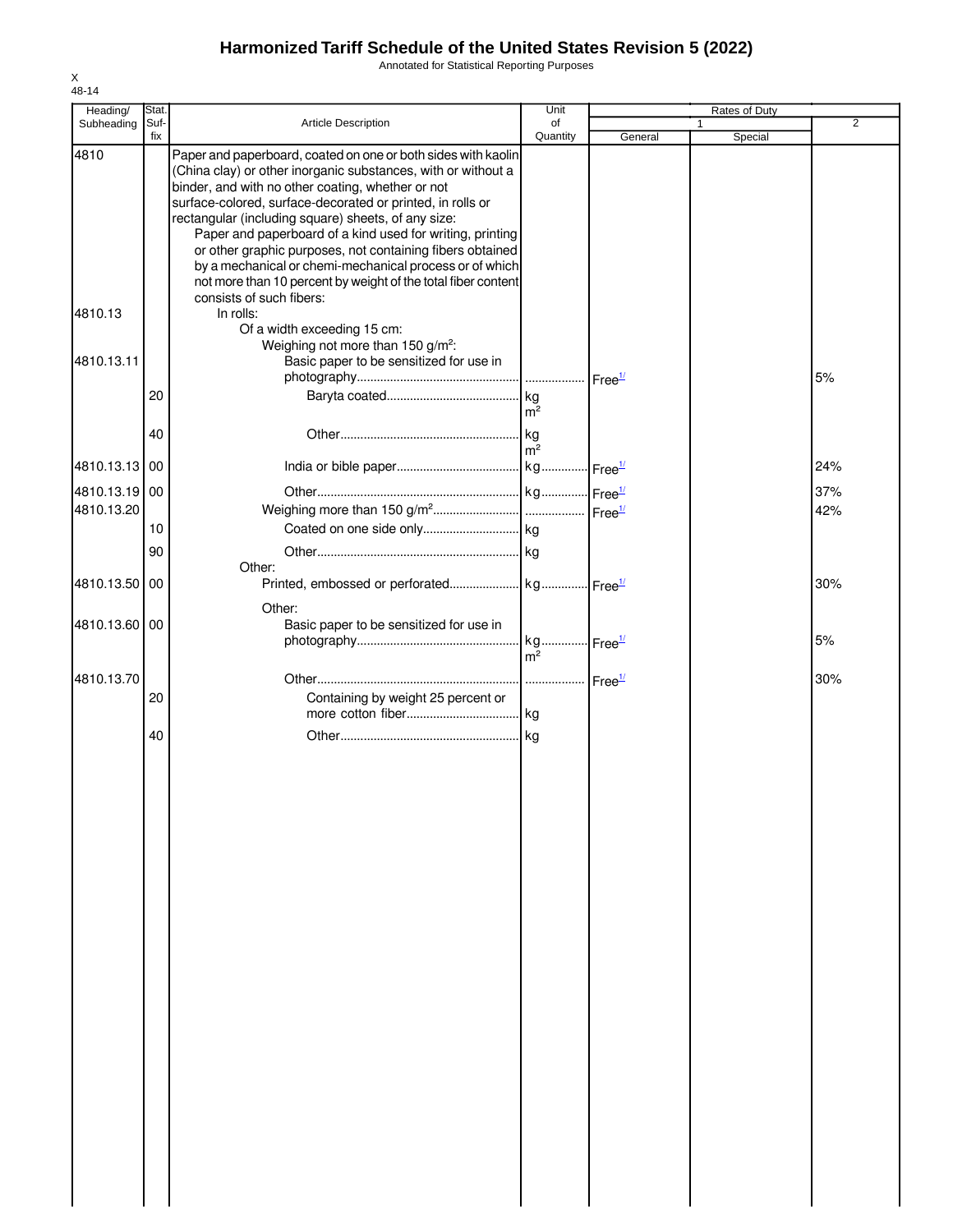Annotated for Statistical Reporting Purposes

| Heading/      | Stat.       |                                                                                                                                                                                                                                                                                                                                                                                                                                                                                                                                                                                                          | Unit                                     |         | Rates of Duty |     |
|---------------|-------------|----------------------------------------------------------------------------------------------------------------------------------------------------------------------------------------------------------------------------------------------------------------------------------------------------------------------------------------------------------------------------------------------------------------------------------------------------------------------------------------------------------------------------------------------------------------------------------------------------------|------------------------------------------|---------|---------------|-----|
| Subheading    | Suf-<br>fix | Article Description                                                                                                                                                                                                                                                                                                                                                                                                                                                                                                                                                                                      | of<br>Quantity                           | General | Special       | 2   |
| 4810 (con.)   |             | Paper and paperboard, coated on one or both sides with kaolin<br>(China clay) or other inorganic substances, with or without a<br>binder, and with no other coating, whether or not<br>surface-colored, surface-decorated or printed, in rolls or<br>rectangular (including square) sheets, of any size: (con.)<br>Paper and paperboard of a kind used for writing, printing<br>or other graphic purposes, not containing fibers obtained<br>by a mechanical or chemi-mechanical process or of which<br>not more than 10 percent by weight of the total fiber content<br>consists of such fibers: (con.) |                                          |         |               |     |
| 4810.14       |             | In sheets with one side not exceeding 435 mm and the<br>other side not exceeding 297 mm in the unfolded state:<br>With one side exceeding 360 mm and the other<br>side exceeding 150 mm in the unfolded state:<br>Weighing not more than 150 g/m <sup>2</sup> :                                                                                                                                                                                                                                                                                                                                          |                                          |         |               |     |
| 4810.14.11    |             | Basic paper to be sensitized for use in                                                                                                                                                                                                                                                                                                                                                                                                                                                                                                                                                                  |                                          |         |               | 5%  |
|               | 20<br>40    |                                                                                                                                                                                                                                                                                                                                                                                                                                                                                                                                                                                                          | m <sup>2</sup><br>. kg<br>m <sup>2</sup> |         |               |     |
| 4810.14.13 00 |             |                                                                                                                                                                                                                                                                                                                                                                                                                                                                                                                                                                                                          |                                          |         |               | 24% |
| 4810.14.19 00 |             |                                                                                                                                                                                                                                                                                                                                                                                                                                                                                                                                                                                                          |                                          |         |               | 37% |
| 4810.14.20    |             |                                                                                                                                                                                                                                                                                                                                                                                                                                                                                                                                                                                                          |                                          |         |               | 42% |
|               | 10<br>90    | Other:                                                                                                                                                                                                                                                                                                                                                                                                                                                                                                                                                                                                   |                                          |         |               |     |
| 4810.14.50 00 |             |                                                                                                                                                                                                                                                                                                                                                                                                                                                                                                                                                                                                          |                                          |         |               | 30% |
| 4810.14.60 00 |             | Other:<br>Basic paper to be sensitized for use in                                                                                                                                                                                                                                                                                                                                                                                                                                                                                                                                                        |                                          |         |               | 5%  |
|               |             |                                                                                                                                                                                                                                                                                                                                                                                                                                                                                                                                                                                                          | m <sup>2</sup>                           |         |               |     |
| 4810.14.70    | 20          | Containing by weight 25 percent or                                                                                                                                                                                                                                                                                                                                                                                                                                                                                                                                                                       |                                          |         |               | 30% |
| 4810.19       | 40          | Other:<br>Weighing not more than 150 $g/m^2$ :                                                                                                                                                                                                                                                                                                                                                                                                                                                                                                                                                           |                                          |         |               |     |
| 4810.19.11 00 |             | Basic paper to be sensitized for use in                                                                                                                                                                                                                                                                                                                                                                                                                                                                                                                                                                  | kg Free <sup>1/</sup><br>m <sup>2</sup>  |         |               | 5%  |
| 4810.19.13 00 |             |                                                                                                                                                                                                                                                                                                                                                                                                                                                                                                                                                                                                          |                                          |         |               | 24% |
| 4810.19.19 00 |             |                                                                                                                                                                                                                                                                                                                                                                                                                                                                                                                                                                                                          |                                          |         |               | 37% |
| 4810.19.20    |             |                                                                                                                                                                                                                                                                                                                                                                                                                                                                                                                                                                                                          |                                          |         |               | 42% |
|               | 10          |                                                                                                                                                                                                                                                                                                                                                                                                                                                                                                                                                                                                          |                                          |         |               |     |
|               | 90          |                                                                                                                                                                                                                                                                                                                                                                                                                                                                                                                                                                                                          |                                          |         |               |     |
|               |             |                                                                                                                                                                                                                                                                                                                                                                                                                                                                                                                                                                                                          |                                          |         |               |     |
|               |             |                                                                                                                                                                                                                                                                                                                                                                                                                                                                                                                                                                                                          |                                          |         |               |     |
|               |             |                                                                                                                                                                                                                                                                                                                                                                                                                                                                                                                                                                                                          |                                          |         |               |     |
|               |             |                                                                                                                                                                                                                                                                                                                                                                                                                                                                                                                                                                                                          |                                          |         |               |     |
|               |             |                                                                                                                                                                                                                                                                                                                                                                                                                                                                                                                                                                                                          |                                          |         |               |     |
|               |             |                                                                                                                                                                                                                                                                                                                                                                                                                                                                                                                                                                                                          |                                          |         |               |     |
|               |             |                                                                                                                                                                                                                                                                                                                                                                                                                                                                                                                                                                                                          |                                          |         |               |     |
|               |             |                                                                                                                                                                                                                                                                                                                                                                                                                                                                                                                                                                                                          |                                          |         |               |     |
|               |             |                                                                                                                                                                                                                                                                                                                                                                                                                                                                                                                                                                                                          |                                          |         |               |     |
|               |             |                                                                                                                                                                                                                                                                                                                                                                                                                                                                                                                                                                                                          |                                          |         |               |     |
|               |             |                                                                                                                                                                                                                                                                                                                                                                                                                                                                                                                                                                                                          |                                          |         |               |     |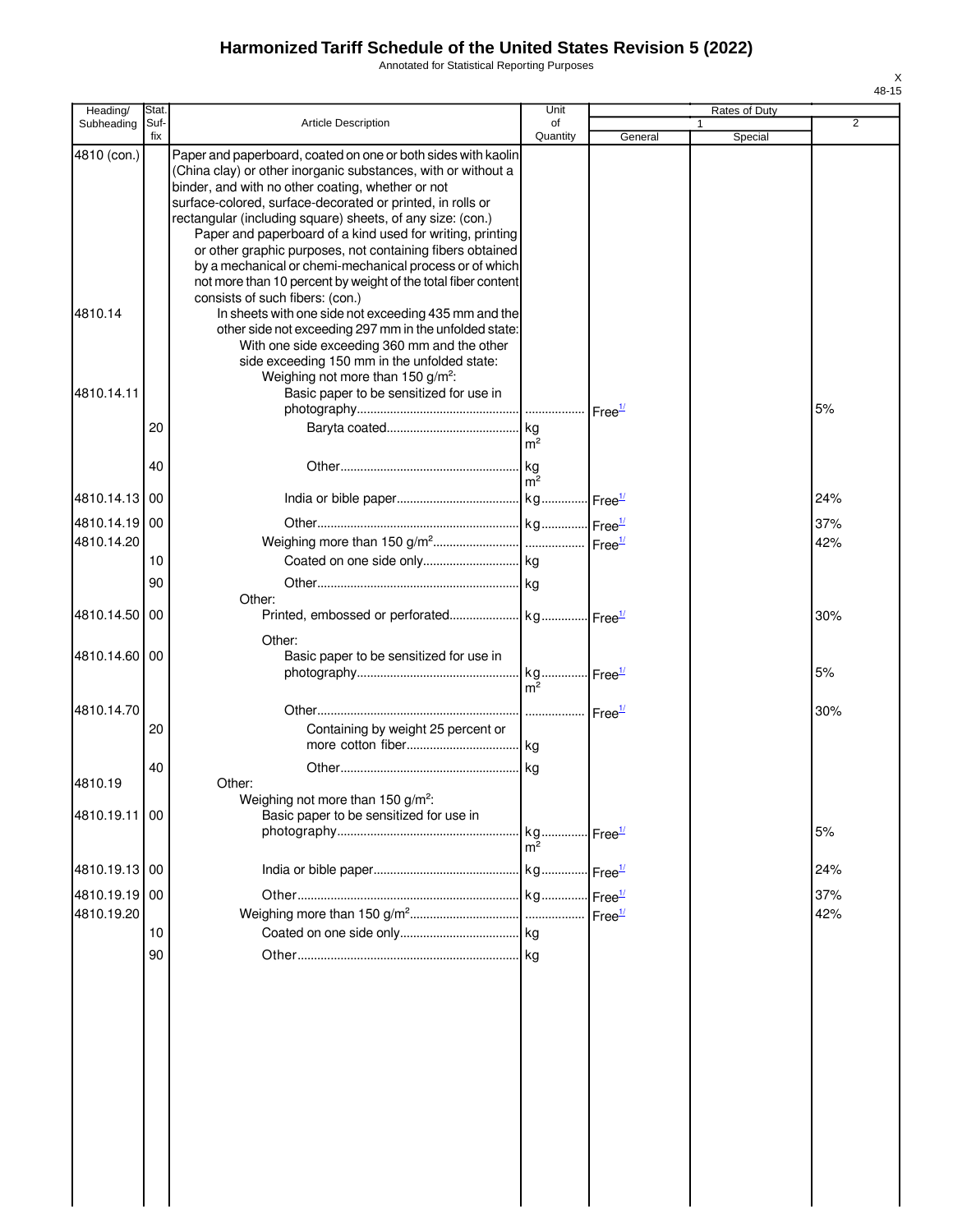Annotated for Statistical Reporting Purposes

| Heading/              | Stat.       |                                                                                                                                                                                                                                                                                                                                                                                                                                                                                                     | Unit           |                    | Rates of Duty |     |
|-----------------------|-------------|-----------------------------------------------------------------------------------------------------------------------------------------------------------------------------------------------------------------------------------------------------------------------------------------------------------------------------------------------------------------------------------------------------------------------------------------------------------------------------------------------------|----------------|--------------------|---------------|-----|
| Subheading            | Suf-<br>fix | <b>Article Description</b>                                                                                                                                                                                                                                                                                                                                                                                                                                                                          | of<br>Quantity | General            | 1<br>Special  | 2   |
| 4810 (con.)           |             | Paper and paperboard, coated on one or both sides with kaolin<br>(China clay) or other inorganic substances, with or without a<br>binder, and with no other coating, whether or not<br>surface-colored, surface-decorated or printed, in rolls or<br>rectangular (including square) sheets, of any size: (con.)<br>Paper and paperboard of a kind used for writing, printing<br>or other graphic purposes, of which more than 10 percent<br>by weight of the total fiber content consists of fibers |                |                    |               |     |
| 4810.22<br>4810.22.10 | 00          | obtained by a mechanical or chemi-mechanical process:<br>Light-weight coated paper:<br>In strips or rolls of a width exceeding 15 cm or in<br>rectangular (including square) sheets with one side<br>exceeding 36 cm and the other side exceeding                                                                                                                                                                                                                                                   |                |                    |               | 37% |
|                       |             | Other:                                                                                                                                                                                                                                                                                                                                                                                                                                                                                              |                |                    |               |     |
| 4810.22.50            |             |                                                                                                                                                                                                                                                                                                                                                                                                                                                                                                     |                |                    |               | 30% |
|                       | 44          | Hole-punched looseleaf paper  kg                                                                                                                                                                                                                                                                                                                                                                                                                                                                    |                |                    |               |     |
|                       | 80          |                                                                                                                                                                                                                                                                                                                                                                                                                                                                                                     |                |                    |               |     |
| 4810.22.60            | 00          | Other:<br>Basic paper to be sensitized for use in                                                                                                                                                                                                                                                                                                                                                                                                                                                   | m <sup>2</sup> |                    |               | 5%  |
|                       |             |                                                                                                                                                                                                                                                                                                                                                                                                                                                                                                     |                |                    |               |     |
| 4810.22.70            | 20          | Containing by weight 25 percent or                                                                                                                                                                                                                                                                                                                                                                                                                                                                  |                |                    |               | 30% |
|                       | 40          |                                                                                                                                                                                                                                                                                                                                                                                                                                                                                                     |                |                    |               |     |
| 4810.29<br>4810.29.10 |             | Other:<br>In strips or rolls of a width exceeding 15 cm or in<br>rectangular (including square) sheets with one side<br>exceeding 36 cm and the other side exceeding                                                                                                                                                                                                                                                                                                                                |                |                    |               | 37% |
|                       | 25          |                                                                                                                                                                                                                                                                                                                                                                                                                                                                                                     |                |                    |               |     |
|                       | 35          |                                                                                                                                                                                                                                                                                                                                                                                                                                                                                                     |                |                    |               |     |
|                       |             | Other:                                                                                                                                                                                                                                                                                                                                                                                                                                                                                              |                |                    |               |     |
| 4810.29.50            | 00          | Other:                                                                                                                                                                                                                                                                                                                                                                                                                                                                                              |                |                    |               | 30% |
| 4810.29.60 00         |             | Basic paper to be sensitized for use in                                                                                                                                                                                                                                                                                                                                                                                                                                                             | kg.            | Free <sup>1/</sup> |               | 5%  |
|                       |             |                                                                                                                                                                                                                                                                                                                                                                                                                                                                                                     | m <sup>2</sup> |                    |               |     |
| 4810.29.70            | 20          | Containing by weight 25 percent or                                                                                                                                                                                                                                                                                                                                                                                                                                                                  |                |                    |               | 30% |
|                       | 25          | Other:                                                                                                                                                                                                                                                                                                                                                                                                                                                                                              |                |                    |               |     |
|                       | 35          |                                                                                                                                                                                                                                                                                                                                                                                                                                                                                                     |                |                    |               |     |
|                       |             |                                                                                                                                                                                                                                                                                                                                                                                                                                                                                                     |                |                    |               |     |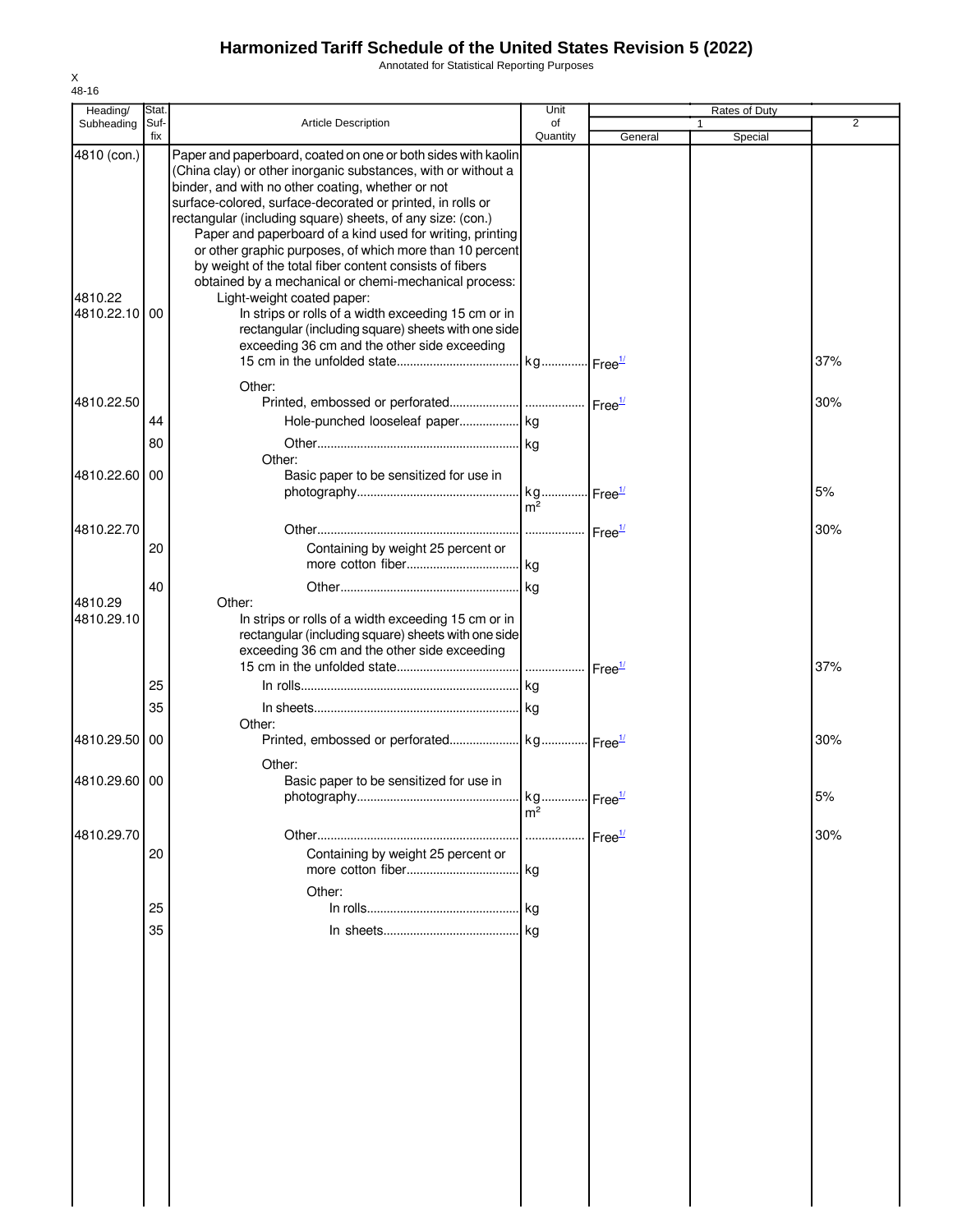Annotated for Statistical Reporting Purposes

| Heading/      | Stat.       |                                                                                                                                                                                                                                                                                                                                                                               | Unit           |         | Rates of Duty |       |
|---------------|-------------|-------------------------------------------------------------------------------------------------------------------------------------------------------------------------------------------------------------------------------------------------------------------------------------------------------------------------------------------------------------------------------|----------------|---------|---------------|-------|
| Subheading    | Suf-<br>fix | <b>Article Description</b>                                                                                                                                                                                                                                                                                                                                                    | οf<br>Quantity | General | Special       | 2     |
| 4810 (con.)   |             | Paper and paperboard, coated on one or both sides with kaolin<br>(China clay) or other inorganic substances, with or without a<br>binder, and with no other coating, whether or not<br>surface-colored, surface-decorated or printed, in rolls or<br>rectangular (including square) sheets, of any size: (con.)<br>Kraft paper and paperboard, other than that of a kind used |                |         |               |       |
| 4810.31       |             | for writing, printing or other graphic purposes:<br>Bleached uniformly throughout the mass and of which<br>more than 95 percent by weight of the total fiber<br>content consists of wood fibers obtained by a chemical                                                                                                                                                        |                |         |               |       |
| 4810.31.10    |             | process and weighing 150 g/m <sup>2</sup> or less:<br>In strips or rolls of a width exceeding 15 cm or in<br>rectangular (including square) sheets with one side<br>exceeding 36 cm and the other side exceeding                                                                                                                                                              |                |         |               | 25%   |
|               | 20          |                                                                                                                                                                                                                                                                                                                                                                               |                |         |               |       |
|               | 40          | Base stock for trays, dishes, plates, cups and                                                                                                                                                                                                                                                                                                                                |                |         |               |       |
|               |             | Other:                                                                                                                                                                                                                                                                                                                                                                        |                |         |               |       |
|               | 50          |                                                                                                                                                                                                                                                                                                                                                                               |                |         |               |       |
|               | 80          | Other:                                                                                                                                                                                                                                                                                                                                                                        |                |         |               |       |
| 4810.31.30    | 00          | Cards, not punched, for punchcard machines,                                                                                                                                                                                                                                                                                                                                   |                |         |               | 30%   |
| 4810.31.65    | 00          |                                                                                                                                                                                                                                                                                                                                                                               |                |         |               | 26.5% |
| 4810.32       |             | Bleached uniformly throughout the mass and of which<br>more than 95 percent by weight of the total fiber<br>content consists of wood fibers obtained by a chemical                                                                                                                                                                                                            |                |         |               |       |
| 4810.32.10    |             | process and weighing more than 150 $g/m^2$ .<br>In strips or rolls of a width exceeding 15 cm or in<br>rectangular (including square) sheets with one side<br>exceeding 36 cm and the other side exceeding                                                                                                                                                                    |                |         |               | 25%   |
|               | 20          |                                                                                                                                                                                                                                                                                                                                                                               |                |         |               |       |
|               | 40          | Base stock for trays, dishes, plates, cups and                                                                                                                                                                                                                                                                                                                                |                |         |               |       |
|               | 60          |                                                                                                                                                                                                                                                                                                                                                                               |                |         |               |       |
| 4810.32.30 00 |             | Other:<br>Cards, not punched, for punchcard machines,                                                                                                                                                                                                                                                                                                                         |                |         |               | 30%   |
| 4810.32.65 00 |             |                                                                                                                                                                                                                                                                                                                                                                               |                |         |               | 26.5% |
| 4810.39       |             | Other:<br>In strips or rolls of a width exceeding 15 cm or in<br>rectangular (including square) sheets with one side<br>exceeding 36 cm and the other side exceeding<br>15 cm in the unfolded state:                                                                                                                                                                          |                |         |               |       |
| 4810.39.12 00 |             | Whether or not impregnated, but not otherwise                                                                                                                                                                                                                                                                                                                                 |                |         |               | 25%   |
| 4810.39.14    | -00         |                                                                                                                                                                                                                                                                                                                                                                               |                |         |               | 20%   |
| 4810.39.30    | -00         | Other:<br>Cards, not punched, for punchcard machines,                                                                                                                                                                                                                                                                                                                         |                |         |               | 30%   |
| 4810.39.65 00 |             |                                                                                                                                                                                                                                                                                                                                                                               |                |         |               | 26.5% |
|               |             |                                                                                                                                                                                                                                                                                                                                                                               |                |         |               |       |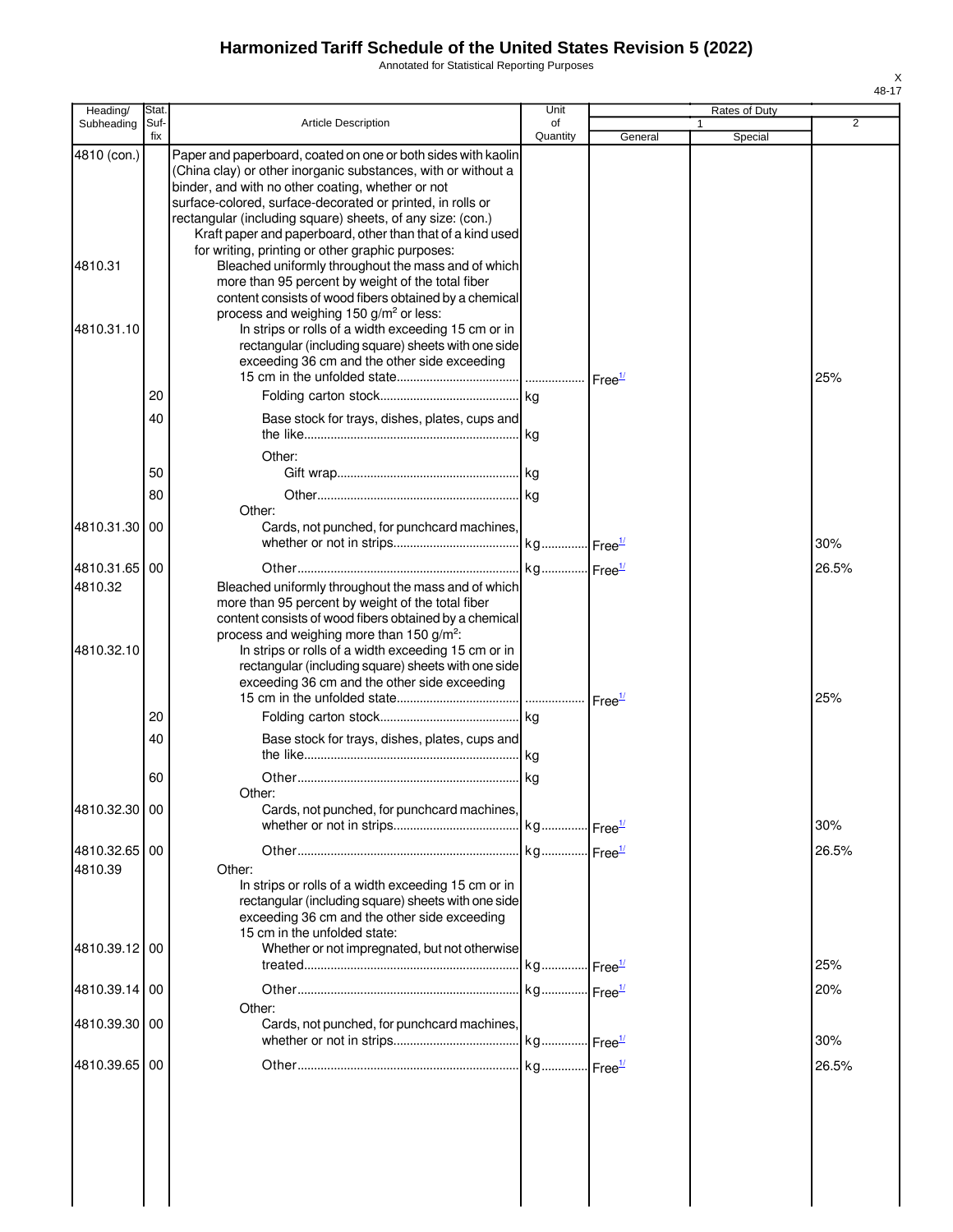Annotated for Statistical Reporting Purposes

| Heading/      | Stat<br>Suf- |                                                                                                            | Unit<br>of |                    | <b>Rates of Duty</b> | 2     |
|---------------|--------------|------------------------------------------------------------------------------------------------------------|------------|--------------------|----------------------|-------|
| Subheading    | fix          | <b>Article Description</b>                                                                                 | Quantity   | General            | Special              |       |
| 4810 (con.)   |              | Paper and paperboard, coated on one or both sides with kaolin                                              |            |                    |                      |       |
|               |              | (China clay) or other inorganic substances, with or without a                                              |            |                    |                      |       |
|               |              | binder, and with no other coating, whether or not                                                          |            |                    |                      |       |
|               |              | surface-colored, surface-decorated or printed, in rolls or                                                 |            |                    |                      |       |
|               |              | rectangular (including square) sheets, of any size: (con.)                                                 |            |                    |                      |       |
|               |              | Other paper and paperboard:                                                                                |            |                    |                      |       |
| 4810.92       |              | Multi-ply:                                                                                                 |            |                    |                      |       |
|               |              | In strips or rolls of a width exceeding 15 cm or in<br>rectangular (including square) sheets with one side |            |                    |                      |       |
|               |              | exceeding 36 cm and the other side exceeding                                                               |            |                    |                      |       |
|               |              | 15 cm in the unfolded state:                                                                               |            |                    |                      |       |
| 4810.92.12    |              |                                                                                                            |            |                    |                      | 30%   |
|               | 25           |                                                                                                            |            |                    |                      |       |
|               |              |                                                                                                            |            |                    |                      |       |
| 4810.92.14    | 35           |                                                                                                            |            |                    |                      | 20%   |
|               |              |                                                                                                            |            | Free <sup>1/</sup> |                      |       |
|               | 25           |                                                                                                            |            |                    |                      |       |
|               | 35           |                                                                                                            |            |                    |                      |       |
|               |              | Other:                                                                                                     |            |                    |                      |       |
| 4810.92.30    | 00           | Cards, not punched, for punch card machines,                                                               |            |                    |                      |       |
|               |              |                                                                                                            |            |                    |                      | 30%   |
| 4810.92.65    |              |                                                                                                            |            |                    |                      | 26.5% |
|               | 25           |                                                                                                            |            |                    |                      |       |
|               | 35           |                                                                                                            |            |                    |                      |       |
| 4810.99       |              | Other:                                                                                                     |            |                    |                      |       |
| 4810.99.10    |              | In strips or rolls of a width exceeding 15 cm or in                                                        |            |                    |                      |       |
|               |              | rectangular (including square) sheets with one side                                                        |            |                    |                      |       |
|               |              | exceeding 36 cm and the other side exceeding                                                               |            |                    |                      |       |
|               |              |                                                                                                            |            |                    |                      | 20%   |
|               | 10           |                                                                                                            |            |                    |                      |       |
|               | 50           |                                                                                                            |            |                    |                      |       |
|               | 60           |                                                                                                            |            |                    |                      |       |
|               |              | Other:                                                                                                     |            |                    |                      |       |
| 4810.99.30 00 |              | Cards, not punched, for punch card machines,                                                               |            |                    |                      |       |
|               |              |                                                                                                            |            |                    |                      | 30%   |
| 4810.99.65 00 |              |                                                                                                            |            |                    |                      | 26.5% |
|               |              |                                                                                                            |            |                    |                      |       |
|               |              |                                                                                                            |            |                    |                      |       |
|               |              |                                                                                                            |            |                    |                      |       |
|               |              |                                                                                                            |            |                    |                      |       |
|               |              |                                                                                                            |            |                    |                      |       |
|               |              |                                                                                                            |            |                    |                      |       |
|               |              |                                                                                                            |            |                    |                      |       |
|               |              |                                                                                                            |            |                    |                      |       |
|               |              |                                                                                                            |            |                    |                      |       |
|               |              |                                                                                                            |            |                    |                      |       |
|               |              |                                                                                                            |            |                    |                      |       |
|               |              |                                                                                                            |            |                    |                      |       |
|               |              |                                                                                                            |            |                    |                      |       |
|               |              |                                                                                                            |            |                    |                      |       |
|               |              |                                                                                                            |            |                    |                      |       |
|               |              |                                                                                                            |            |                    |                      |       |
|               |              |                                                                                                            |            |                    |                      |       |
|               |              |                                                                                                            |            |                    |                      |       |
|               |              |                                                                                                            |            |                    |                      |       |
|               |              |                                                                                                            |            |                    |                      |       |
|               |              |                                                                                                            |            |                    |                      |       |
|               |              |                                                                                                            |            |                    |                      |       |
|               |              |                                                                                                            |            |                    |                      |       |
|               |              |                                                                                                            |            |                    |                      |       |
|               |              |                                                                                                            |            |                    |                      |       |
|               |              |                                                                                                            |            |                    |                      |       |

X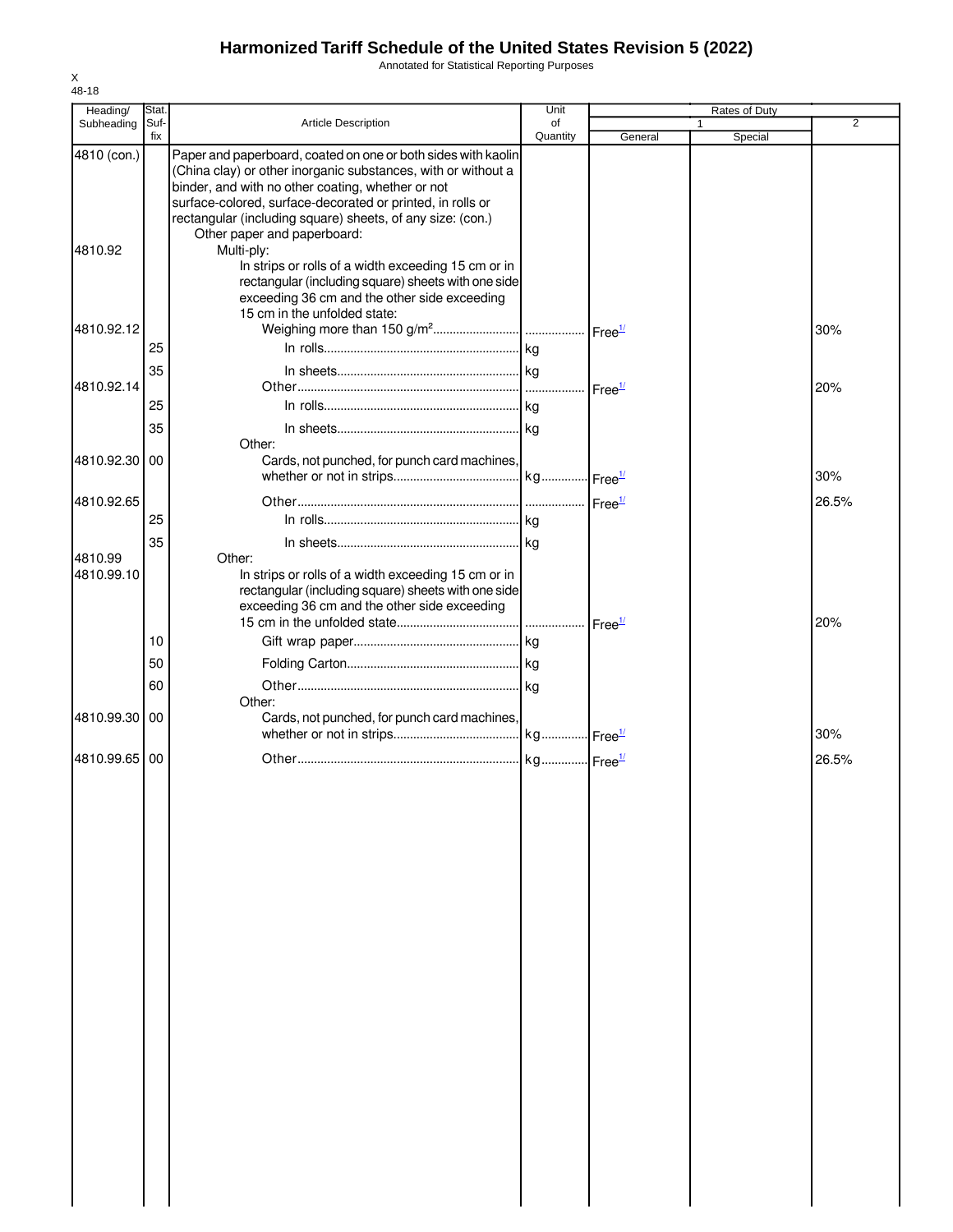Annotated for Statistical Reporting Purposes

| Heading/                      | Stat.           |                                                                                                                                                                                                                                                                                                                                                                                                                                                                                                                                 | Unit                    |         | Rates of Duty |                |
|-------------------------------|-----------------|---------------------------------------------------------------------------------------------------------------------------------------------------------------------------------------------------------------------------------------------------------------------------------------------------------------------------------------------------------------------------------------------------------------------------------------------------------------------------------------------------------------------------------|-------------------------|---------|---------------|----------------|
| Subheading                    | Suf-<br>fix     | Article Description                                                                                                                                                                                                                                                                                                                                                                                                                                                                                                             | of<br>Quantity          | General | Special       | $\overline{2}$ |
| 4811<br>4811.10<br>4811.10.11 | 00              | Paper, paperboard, cellulose wadding and webs of cellulose<br>fibers, coated, impregnated, covered, surface-colored,<br>surface-decorated or printed, in rolls or rectangular (including<br>square) sheets, of any size, other than goods of the kind<br>described in heading 4803, 4809 or 4810:<br>Tarred, bituminized or asphalted paper and paperboard:<br>In strips or rolls of a width exceeding 15 cm or in<br>rectangular (including square) sheets with one side<br>exceeding 36 cm and the other side exceeding 15 cm | . kg Free <sup>1/</sup> |         |               | 10%            |
| 4811.10.21                    | $\overline{00}$ |                                                                                                                                                                                                                                                                                                                                                                                                                                                                                                                                 |                         |         |               | 26.5%          |
| 4811.41<br>4811.41.10 00      |                 | Gummed or adhesive paper and paperboard:<br>Self-adhesive:<br>In strips or rolls of a width exceeding 15 cm or in<br>rectangular (including square) sheets with one side<br>exceeding 36 cm and the other side exceeding                                                                                                                                                                                                                                                                                                        |                         |         |               | 40%            |
|                               |                 | Other:                                                                                                                                                                                                                                                                                                                                                                                                                                                                                                                          |                         |         |               |                |
| 4811.41.21 00                 |                 |                                                                                                                                                                                                                                                                                                                                                                                                                                                                                                                                 |                         |         |               | 40%            |
| 4811.41.30 00                 |                 |                                                                                                                                                                                                                                                                                                                                                                                                                                                                                                                                 |                         |         |               | 35%            |
| 4811.49<br>4811.49.10 00      |                 | Other:<br>In strips or rolls of a width exceeding 15 cm or in<br>rectangular (including square) sheets with one side<br>exceeding 36 cm and the other side exceeding                                                                                                                                                                                                                                                                                                                                                            |                         |         |               | 14%            |
|                               |                 | Other:                                                                                                                                                                                                                                                                                                                                                                                                                                                                                                                          |                         |         |               |                |
| 4811.49.21 00                 |                 |                                                                                                                                                                                                                                                                                                                                                                                                                                                                                                                                 |                         |         |               | 30%            |
| 4811.49.30 00                 |                 |                                                                                                                                                                                                                                                                                                                                                                                                                                                                                                                                 |                         |         |               | 35%            |
|                               |                 |                                                                                                                                                                                                                                                                                                                                                                                                                                                                                                                                 |                         |         |               |                |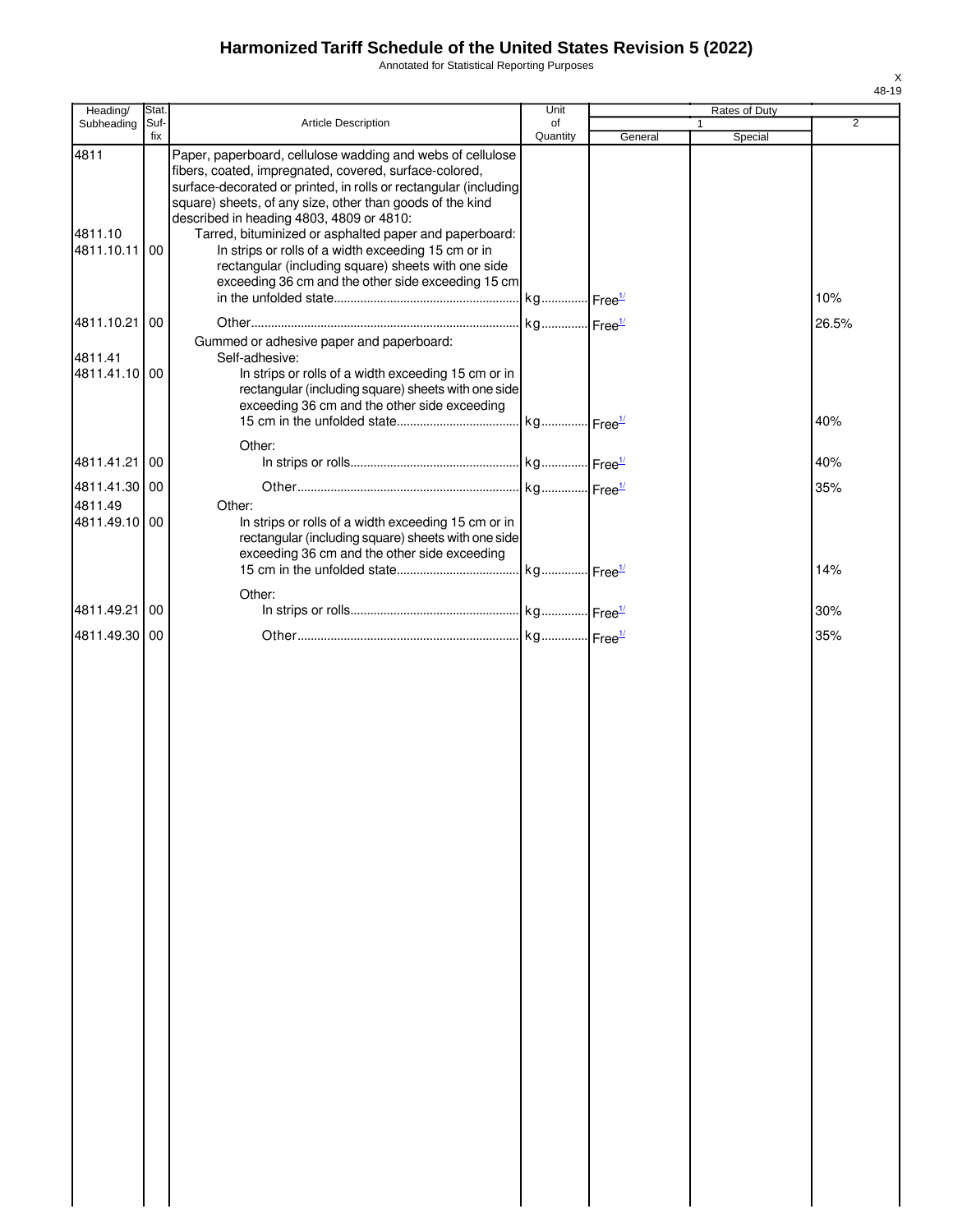Annotated for Statistical Reporting Purposes

| Heading/      | Stat. |                                                                                                            | Unit     |                    | Rates of Duty |                |
|---------------|-------|------------------------------------------------------------------------------------------------------------|----------|--------------------|---------------|----------------|
| Subheading    | Suf-  | <b>Article Description</b>                                                                                 | of       |                    |               | $\overline{2}$ |
| 4811 (con.)   | fix   | Paper, paperboard, cellulose wadding and webs of cellulose                                                 | Quantity | General            | Special       |                |
|               |       | fibers, coated, impregnated, covered, surface-colored,                                                     |          |                    |               |                |
|               |       | surface-decorated or printed, in rolls or rectangular (including                                           |          |                    |               |                |
|               |       | square) sheets, of any size, other than goods of the kind                                                  |          |                    |               |                |
|               |       | described in heading 4803, 4809 or 4810: (con.)<br>Paper and paperboard, coated, impregnated or covered    |          |                    |               |                |
|               |       | with plastics (excluding adhesives):                                                                       |          |                    |               |                |
| 4811.51       |       | Bleached, weighing more than 150 g/m <sup>2</sup> :                                                        |          |                    |               |                |
|               |       | In strips or rolls of a width exceeding 15 cm or in                                                        |          |                    |               |                |
|               |       | rectangular (including square) sheets with one side                                                        |          |                    |               |                |
|               |       | exceeding 36 cm and the other side exceeding                                                               |          |                    |               |                |
| 4811.51.20    |       | 15 cm in the unfolded state:                                                                               |          | Free <sup>1/</sup> |               | 30%            |
|               | 10    | Base stock for milk cartons and other                                                                      |          |                    |               |                |
|               |       |                                                                                                            |          |                    |               |                |
|               |       | Other:                                                                                                     |          |                    |               |                |
|               | 20    |                                                                                                            |          |                    |               |                |
|               | 30    | Base stock for trays, dishes, plates,                                                                      |          |                    |               |                |
|               |       |                                                                                                            |          |                    |               |                |
|               |       | Other:                                                                                                     |          |                    |               |                |
|               | 40    | Base stock for packaging kg                                                                                |          |                    |               |                |
|               | 50    |                                                                                                            |          |                    |               |                |
| 4811.51.40    | 00    |                                                                                                            |          |                    |               |                |
|               |       |                                                                                                            |          |                    |               | 42%            |
| 4811.51.60 00 |       |                                                                                                            |          |                    |               | 35%            |
| 4811.59       |       | Other:                                                                                                     |          |                    |               |                |
|               |       | In strips or rolls of a width exceeding 15 cm or in<br>rectangular (including square) sheets with one side |          |                    |               |                |
|               |       | exceeding 36 cm and the other side exceeding                                                               |          |                    |               |                |
|               |       | 15 cm in the unfolded state:                                                                               |          |                    |               |                |
| 4811.59.20 00 |       |                                                                                                            |          |                    |               | 37%            |
| 4811.59.40    |       |                                                                                                            |          |                    |               | 25%            |
|               | 20    |                                                                                                            |          |                    |               |                |
|               | 40    |                                                                                                            |          |                    |               |                |
| 4811.59.60    | 00    |                                                                                                            |          |                    |               | 35%            |
| 4811.60       |       | Paper and paperboard, coated, impregnated or covered                                                       |          |                    |               |                |
|               |       | with wax, paraffin, stearin, oil or glycerol:                                                              |          |                    |               |                |
| 4811.60.40 00 |       | In strips or rolls of a width exceeding 15 cm or in                                                        |          |                    |               |                |
|               |       | rectangular (including square) sheets with one side                                                        |          |                    |               |                |
|               |       | exceeding 36 cm and the other side exceeding 15 cm                                                         |          |                    |               | 17.5%          |
|               |       |                                                                                                            |          |                    |               |                |
| 4811.60.60 00 |       |                                                                                                            |          |                    |               | 35%            |
|               |       |                                                                                                            |          |                    |               |                |
|               |       |                                                                                                            |          |                    |               |                |
|               |       |                                                                                                            |          |                    |               |                |
|               |       |                                                                                                            |          |                    |               |                |
|               |       |                                                                                                            |          |                    |               |                |
|               |       |                                                                                                            |          |                    |               |                |
|               |       |                                                                                                            |          |                    |               |                |
|               |       |                                                                                                            |          |                    |               |                |
|               |       |                                                                                                            |          |                    |               |                |
|               |       |                                                                                                            |          |                    |               |                |
|               |       |                                                                                                            |          |                    |               |                |
|               |       |                                                                                                            |          |                    |               |                |
|               |       |                                                                                                            |          |                    |               |                |
|               |       |                                                                                                            |          |                    |               |                |
|               |       |                                                                                                            |          |                    |               |                |
|               |       |                                                                                                            |          |                    |               |                |
|               |       |                                                                                                            |          |                    |               |                |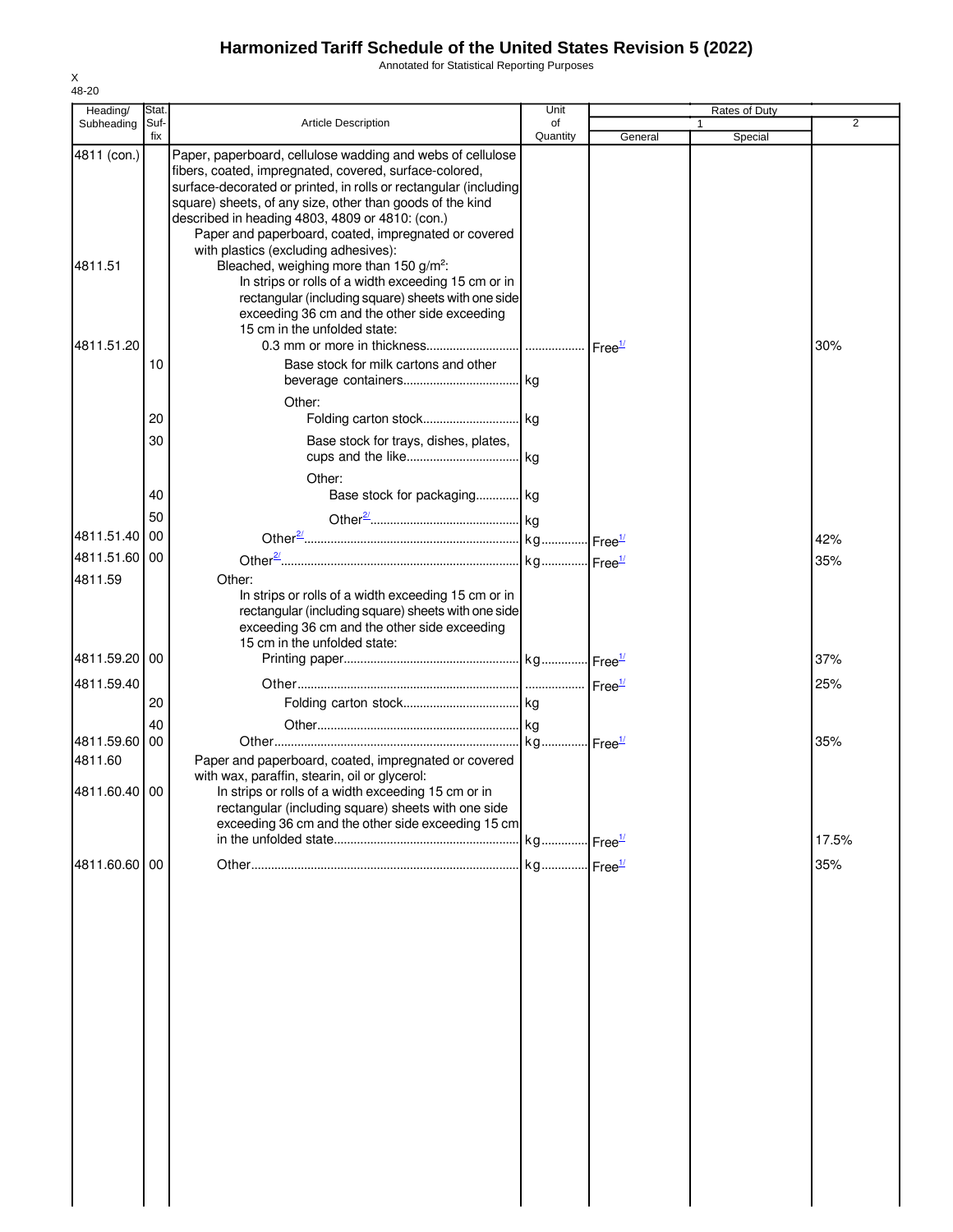Annotated for Statistical Reporting Purposes

| Heading/               | Stat.       |                                                                                                                                                                                                                                                                                                                                                                    | Unit           |                    | Rates of Duty |                      |
|------------------------|-------------|--------------------------------------------------------------------------------------------------------------------------------------------------------------------------------------------------------------------------------------------------------------------------------------------------------------------------------------------------------------------|----------------|--------------------|---------------|----------------------|
| Subheading             | Suf-<br>fix | <b>Article Description</b>                                                                                                                                                                                                                                                                                                                                         | of<br>Quantity | General            | Special       | $\overline{2}$       |
| 4811 (con.)<br>4811.90 |             | Paper, paperboard, cellulose wadding and webs of cellulose<br>fibers, coated, impregnated, covered, surface-colored,<br>surface-decorated or printed, in rolls or rectangular (including<br>square) sheets, of any size, other than goods of the kind<br>described in heading 4803, 4809 or 4810: (con.)<br>Other paper, paperboard, cellulose wadding and webs of |                |                    |               |                      |
|                        |             | cellulose fibers:<br>In strips or rolls of a width exceeding 15 cm or in<br>rectangular (including square) sheets with one side<br>exceeding 36 cm and the other side exceeding 15 cm<br>in the unfolded state:                                                                                                                                                    |                |                    |               |                      |
| 4811.90.10 00          |             | Other:                                                                                                                                                                                                                                                                                                                                                             |                |                    |               | 27%                  |
| 4811.90.20100          |             | Wholly or partly covered with flock, gelatin,                                                                                                                                                                                                                                                                                                                      |                |                    |               | 22.5%                |
| 4811.90.30 00          |             | Other:                                                                                                                                                                                                                                                                                                                                                             |                |                    |               | 25%                  |
| 4811.90.40             |             | Other:                                                                                                                                                                                                                                                                                                                                                             |                |                    |               | 30%                  |
|                        | 10<br>90    | Tissue papers, in sheets kg                                                                                                                                                                                                                                                                                                                                        |                |                    |               |                      |
| 4811.90.60             |             | Weighing over 15 g/m <sup>2</sup> but not over                                                                                                                                                                                                                                                                                                                     |                |                    |               | 20%                  |
|                        | 10          | Tissue papers having a basis<br>weight not exceeding 29 g/m <sup>2</sup> , in                                                                                                                                                                                                                                                                                      |                |                    |               |                      |
| 4811.90.80             | 90          |                                                                                                                                                                                                                                                                                                                                                                    |                | Free <sup>1/</sup> |               | 18.5%                |
|                        | 20<br>30    | Gift Wrap (other than tissue) kg<br>Direct thermal coated paper kg                                                                                                                                                                                                                                                                                                 |                |                    |               |                      |
| 4811.90.90             | 50          |                                                                                                                                                                                                                                                                                                                                                                    |                |                    |               | 35%                  |
|                        | 10          | Tissue papers having a basis weight not exceeding                                                                                                                                                                                                                                                                                                                  |                |                    |               |                      |
|                        | 30<br>35    |                                                                                                                                                                                                                                                                                                                                                                    |                |                    |               |                      |
|                        |             | Paper in sheets, lined or ruled, having a width of<br>152.4 to 360 mm inclusive and a length of 225.25                                                                                                                                                                                                                                                             |                |                    |               |                      |
|                        | 80          |                                                                                                                                                                                                                                                                                                                                                                    |                |                    |               |                      |
| 4812.00.00<br>4813     |             | Cigarette paper, whether or not cut to size or in the form of                                                                                                                                                                                                                                                                                                      |                |                    |               | 20%                  |
| 4813.10.00 00          |             | booklets or tubes:                                                                                                                                                                                                                                                                                                                                                 |                |                    |               | $60\%$ <sup>3/</sup> |
| 4813.20.00             | 00          |                                                                                                                                                                                                                                                                                                                                                                    |                |                    |               | 60%                  |
| 4813.90.00 00          |             |                                                                                                                                                                                                                                                                                                                                                                    |                |                    |               | 60%                  |
|                        |             |                                                                                                                                                                                                                                                                                                                                                                    |                |                    |               |                      |
|                        |             |                                                                                                                                                                                                                                                                                                                                                                    |                |                    |               |                      |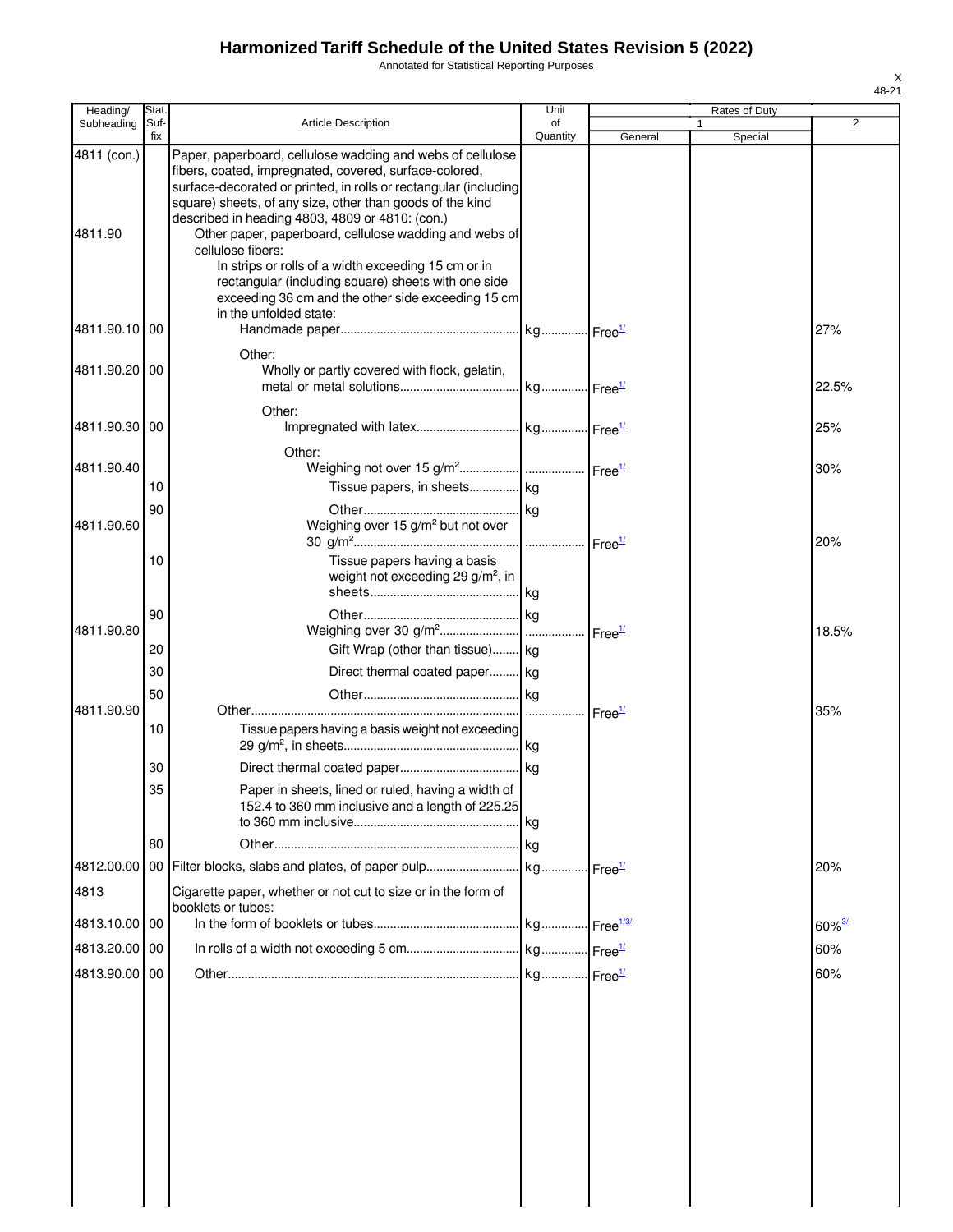Annotated for Statistical Reporting Purposes

| Heading/                 | Stat.       |                                                                                                                                                                                                                                                                                                                                                                                                                                                                                    | Unit                          |         | Rates of Duty |                 |
|--------------------------|-------------|------------------------------------------------------------------------------------------------------------------------------------------------------------------------------------------------------------------------------------------------------------------------------------------------------------------------------------------------------------------------------------------------------------------------------------------------------------------------------------|-------------------------------|---------|---------------|-----------------|
| Subheading               | Suf-<br>fix | <b>Article Description</b>                                                                                                                                                                                                                                                                                                                                                                                                                                                         | of<br>Quantity                | General | Special       | 2               |
| 4814<br>4814.20.00 00    |             | Wallpaper and similar wallcoverings; window transparencies<br>of paper:<br>Wallpaper and similar wallcoverings, consisting of paper<br>coated or covered, on the face side, with a grained,                                                                                                                                                                                                                                                                                        |                               |         |               |                 |
|                          |             | embossed, colored, design-printed or otherwise decorated                                                                                                                                                                                                                                                                                                                                                                                                                           |                               |         |               | $3.3¢/kg + 20%$ |
| 4814.90.02 00            |             |                                                                                                                                                                                                                                                                                                                                                                                                                                                                                    |                               |         |               | $3.3¢/kg + 20%$ |
| 4816                     |             | Carbon paper, self-copy paper and other copying or transfer<br>papers (other than those of heading 4809), duplicator stencils<br>and offset plates, of paper, whether or not put up in boxes:                                                                                                                                                                                                                                                                                      |                               |         |               |                 |
| 4816.20.00               | 00          |                                                                                                                                                                                                                                                                                                                                                                                                                                                                                    |                               |         |               | 30%             |
| 4816.90.01               | 00          |                                                                                                                                                                                                                                                                                                                                                                                                                                                                                    |                               |         |               | 35%             |
| 4817                     |             | Envelopes, letter cards, plain postcards and correspondence<br>cards, of paper or paperboard; boxes, pouches, wallets and<br>writing compendiums, of paper or paperboard, containing an<br>assortment of paper stationery:                                                                                                                                                                                                                                                         |                               |         |               |                 |
| 4817.10.00 00            |             |                                                                                                                                                                                                                                                                                                                                                                                                                                                                                    | thousands. Free <sup>1/</sup> |         |               | 35%             |
| 4817.20<br>4817.20.20 00 |             | Letter cards, plain postcards and correspondence cards:<br>Sheets of writing paper, with border gummed or<br>perforated, with or without inserts, prepared for use                                                                                                                                                                                                                                                                                                                 |                               |         |               |                 |
|                          |             |                                                                                                                                                                                                                                                                                                                                                                                                                                                                                    |                               |         |               | 40%             |
| 4817.20.40 00            |             |                                                                                                                                                                                                                                                                                                                                                                                                                                                                                    |                               |         |               | 33%             |
| 4817.30.00               | 00          | Boxes, pouches, wallets and writing compendiums, of<br>paper or paperboard, containing an assortment of paper                                                                                                                                                                                                                                                                                                                                                                      |                               |         |               | 40%             |
| 4818                     |             | Toilet paper and similar paper, cellulose wadding or webs of<br>cellulose fibers, of a kind used for household or sanitary<br>purposes, in rolls of a width not exceeding 36 cm, or cut to size<br>or shape; handkerchiefs, cleansing tissues, towels, tablecloths,<br>table napkins, bed sheets and similar household, sanitary or<br>hospital articles, articles of apparel and clothing accessories,<br>of paper pulp, paper, cellulose wadding or webs of cellulose<br>fibers: |                               |         |               |                 |
| 4818.10.00 00            |             |                                                                                                                                                                                                                                                                                                                                                                                                                                                                                    |                               |         |               | 35%             |
| 4818.20.00               |             | Handkerchiefs, cleansing or facial tissues and towels    Free <sup>1/</sup>                                                                                                                                                                                                                                                                                                                                                                                                        |                               |         |               | 35%             |
|                          | 20          |                                                                                                                                                                                                                                                                                                                                                                                                                                                                                    |                               |         |               |                 |
| 4818.30.00               | 40<br>00    |                                                                                                                                                                                                                                                                                                                                                                                                                                                                                    |                               |         |               | 35%             |
| 4818.50.00               |             |                                                                                                                                                                                                                                                                                                                                                                                                                                                                                    |                               |         |               | 26.5%           |
|                          | 20          |                                                                                                                                                                                                                                                                                                                                                                                                                                                                                    |                               |         |               |                 |
|                          | 80          |                                                                                                                                                                                                                                                                                                                                                                                                                                                                                    |                               |         |               |                 |
| 4818.90.00               | 20          |                                                                                                                                                                                                                                                                                                                                                                                                                                                                                    |                               |         |               | 30%             |
|                          | 80          |                                                                                                                                                                                                                                                                                                                                                                                                                                                                                    |                               |         |               |                 |
|                          |             |                                                                                                                                                                                                                                                                                                                                                                                                                                                                                    |                               |         |               |                 |
|                          |             |                                                                                                                                                                                                                                                                                                                                                                                                                                                                                    |                               |         |               |                 |
|                          |             |                                                                                                                                                                                                                                                                                                                                                                                                                                                                                    |                               |         |               |                 |
|                          |             |                                                                                                                                                                                                                                                                                                                                                                                                                                                                                    |                               |         |               |                 |
|                          |             |                                                                                                                                                                                                                                                                                                                                                                                                                                                                                    |                               |         |               |                 |
|                          |             |                                                                                                                                                                                                                                                                                                                                                                                                                                                                                    |                               |         |               |                 |
|                          |             |                                                                                                                                                                                                                                                                                                                                                                                                                                                                                    |                               |         |               |                 |
|                          |             |                                                                                                                                                                                                                                                                                                                                                                                                                                                                                    |                               |         |               |                 |
|                          |             |                                                                                                                                                                                                                                                                                                                                                                                                                                                                                    |                               |         |               |                 |
|                          |             |                                                                                                                                                                                                                                                                                                                                                                                                                                                                                    |                               |         |               |                 |
|                          |             |                                                                                                                                                                                                                                                                                                                                                                                                                                                                                    |                               |         |               |                 |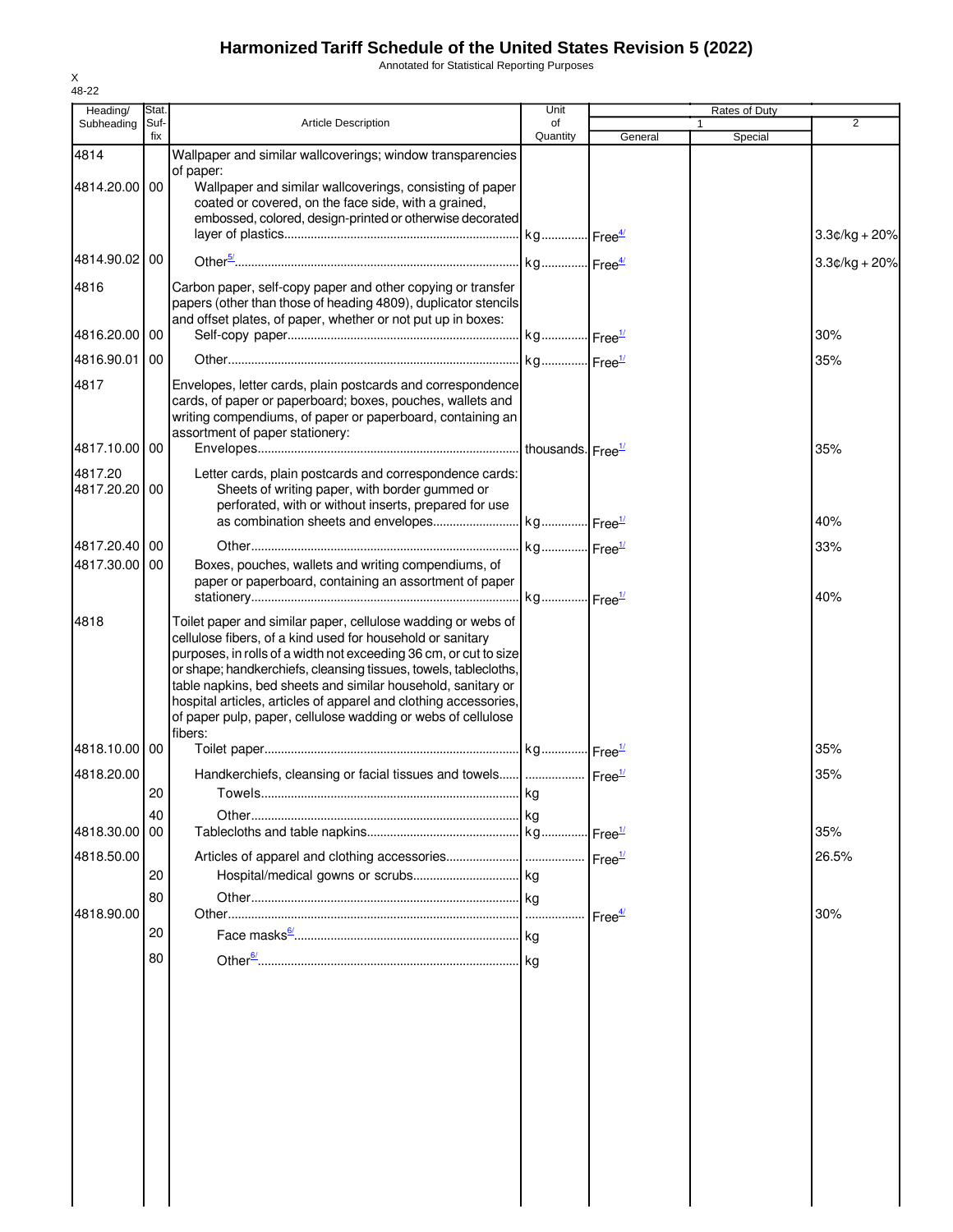Annotated for Statistical Reporting Purposes

| Heading/           | Stat<br>Suf- | <b>Article Description</b>                                                                                                                                                                                                                                                                                     | Unit<br>of |                    | Rates of Duty | $\overline{2}$ |
|--------------------|--------------|----------------------------------------------------------------------------------------------------------------------------------------------------------------------------------------------------------------------------------------------------------------------------------------------------------------|------------|--------------------|---------------|----------------|
| Subheading         | fix          |                                                                                                                                                                                                                                                                                                                | Quantity   | General            | Special       |                |
| 4819<br>4819.10.00 |              | Cartons, boxes, cases, bags and other packing containers, of<br>paper, paperboard, cellulose wadding or webs of cellulose<br>fibers; box files, letter trays and similar articles, of paper or<br>paperboard of a kind used in offices, shops or the like:<br>Cartons, boxes and cases, of corrugated paper or |            |                    |               | 35%            |
|                    | 20           |                                                                                                                                                                                                                                                                                                                |            |                    |               |                |
|                    | 40           |                                                                                                                                                                                                                                                                                                                |            |                    |               |                |
| 4819.20.00         |              | Folding cartons, boxes and cases, of non-corrugated paper                                                                                                                                                                                                                                                      |            | Free <sup>1/</sup> |               | 35%            |
|                    | 20           |                                                                                                                                                                                                                                                                                                                |            |                    |               |                |
| 4819.30.00         | 40           | Sacks and bags, having a base of a width of 40 cm or                                                                                                                                                                                                                                                           |            |                    |               | 35%            |
|                    | 20           | Shipping sacks and multiwall bags, other than grocers'                                                                                                                                                                                                                                                         |            |                    |               |                |
|                    | 40           |                                                                                                                                                                                                                                                                                                                |            |                    |               |                |
| 4819.40.00         |              |                                                                                                                                                                                                                                                                                                                |            |                    |               | 35%            |
|                    | 20           | Shipping sacks and multiwall bags, other than grocers'                                                                                                                                                                                                                                                         |            |                    |               |                |
|                    | 40           |                                                                                                                                                                                                                                                                                                                |            |                    |               |                |
| 4819.50            |              | Other packing containers, including record sleeves:                                                                                                                                                                                                                                                            |            |                    |               |                |
| 4819.50.20 00      |              |                                                                                                                                                                                                                                                                                                                |            |                    |               | 35%            |
| 4819.50.30 00      |              |                                                                                                                                                                                                                                                                                                                |            |                    |               | 19.3¢/kg       |
| 4819.50.40         |              |                                                                                                                                                                                                                                                                                                                |            |                    |               | 35%            |
|                    | 20           | Fiber drums, cans, tubes and similar containers kg                                                                                                                                                                                                                                                             |            |                    |               |                |
|                    |              | Other:                                                                                                                                                                                                                                                                                                         |            |                    |               |                |
|                    | 40           |                                                                                                                                                                                                                                                                                                                |            |                    |               |                |
|                    | 60           |                                                                                                                                                                                                                                                                                                                |            |                    |               |                |
| 4819.60.00 00      |              | Box files, letter trays, storage boxes and similar articles,                                                                                                                                                                                                                                                   |            |                    |               | 35%            |
|                    |              |                                                                                                                                                                                                                                                                                                                |            |                    |               |                |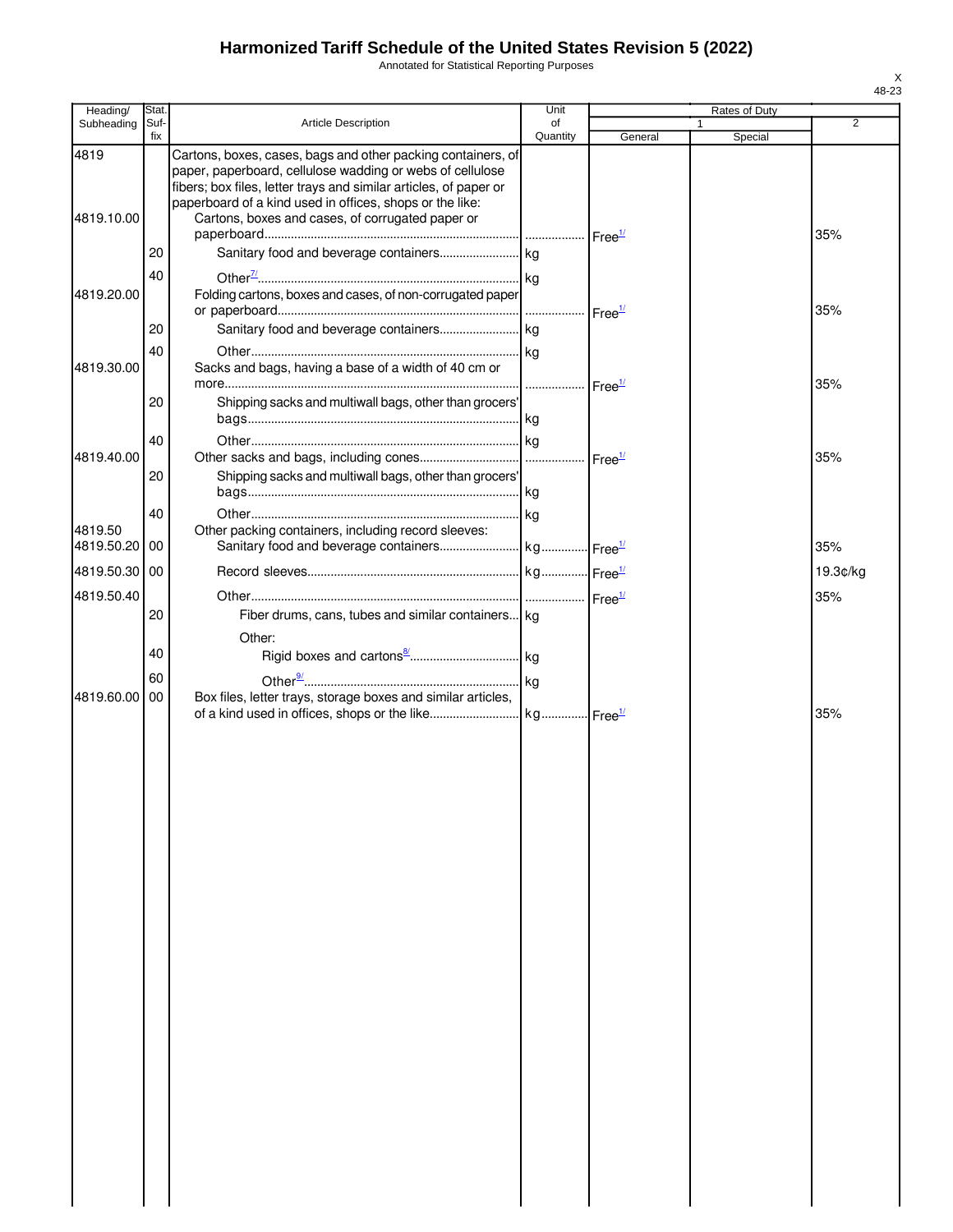Annotated for Statistical Reporting Purposes

| Heading/                    | Stat.       |                                                                                                                                                                                                                                                                                                                                                                                                                                                          | Unit           |         | Rates of Duty           |            |
|-----------------------------|-------------|----------------------------------------------------------------------------------------------------------------------------------------------------------------------------------------------------------------------------------------------------------------------------------------------------------------------------------------------------------------------------------------------------------------------------------------------------------|----------------|---------|-------------------------|------------|
| Subheading                  | Suf-<br>fix | <b>Article Description</b>                                                                                                                                                                                                                                                                                                                                                                                                                               | of<br>Quantity | General | $\mathbf{1}$<br>Special | 2          |
| 4820                        |             | Registers, account books, notebooks, order books, receipt<br>books, letter pads, memorandum pads, diaries and similar<br>articles, exercise books, blotting pads, binders (looseleaf or<br>other), folders, file covers, manifold business forms, interleaved<br>carbon sets and other articles of stationery, of paper or<br>paperboard; albums for samples or for collections and book<br>covers (including cover boards and book jackets) of paper or |                |         |                         |            |
| 4820.10                     |             | paperboard:<br>Registers, account books, notebooks, order books, receipt<br>books, letter pads, memorandum pads, diaries and similar<br>articles:                                                                                                                                                                                                                                                                                                        |                |         |                         |            |
| 4820.10.20                  |             | Diaries, notebooks and address books, bound;<br>memorandum pads, letter pads and similar articles  Free <sup>1/</sup>                                                                                                                                                                                                                                                                                                                                    |                |         |                         | 25%        |
|                             | 10          |                                                                                                                                                                                                                                                                                                                                                                                                                                                          | No.            |         |                         |            |
|                             | 20          | Memorandum pads, letter pads and similar                                                                                                                                                                                                                                                                                                                                                                                                                 | No.            |         |                         |            |
|                             | 30          | Sewn composition books with dimensions of<br>152.4-381 mm (6" - 15"), inclusive (small side) X<br>222.5-381 mm (8.75" -15"), inclusive (large                                                                                                                                                                                                                                                                                                            | No.            |         |                         |            |
|                             | 40          | Other note books with dimensions of<br>152.4-381 mm (6" - 15"), inclusive (small side) X<br>222.5-381 mm (8.75" -15"), inclusive (large                                                                                                                                                                                                                                                                                                                  |                |         |                         |            |
|                             | 60          |                                                                                                                                                                                                                                                                                                                                                                                                                                                          |                |         |                         |            |
| 4820.10.40<br>4820.20.00 00 | 00          |                                                                                                                                                                                                                                                                                                                                                                                                                                                          |                |         |                         | 25%<br>25% |
|                             |             |                                                                                                                                                                                                                                                                                                                                                                                                                                                          |                |         |                         |            |
| 4820.30.00                  | 20          | Binders (other than book covers), folders and file covers      Free <sup>1/</sup>                                                                                                                                                                                                                                                                                                                                                                        |                |         |                         | 35%        |
| 4820.40.00                  | 40<br>00    | Manifold business forms and interleaved carbon sets kg Free <sup>1/</sup>                                                                                                                                                                                                                                                                                                                                                                                |                |         |                         | 26.5%      |
| 4820.50.00                  | 00          |                                                                                                                                                                                                                                                                                                                                                                                                                                                          |                |         |                         | 30%        |
| 4820.90.00 00               |             |                                                                                                                                                                                                                                                                                                                                                                                                                                                          |                |         |                         | 35%        |
| 4821<br>4821.10             |             | Paper and paperboard labels of all kinds, whether or not<br>printed:                                                                                                                                                                                                                                                                                                                                                                                     |                |         |                         |            |
| 4821.10.20 00               |             | Printed:<br>Printed in whole or in part by a lithographic process kg Free <sup>1/</sup>                                                                                                                                                                                                                                                                                                                                                                  |                |         |                         | 88¢/kg     |
| 4821.10.40 00               |             |                                                                                                                                                                                                                                                                                                                                                                                                                                                          |                |         |                         | 35%        |
| 4821.90                     |             | Other:                                                                                                                                                                                                                                                                                                                                                                                                                                                   |                |         |                         |            |
| 4821.90.20                  | 00          |                                                                                                                                                                                                                                                                                                                                                                                                                                                          |                |         |                         | 40%        |
| 4821.90.40 00<br>4822       |             | Bobbins, spools, cops and similar supports of paper pulp,                                                                                                                                                                                                                                                                                                                                                                                                |                |         |                         | 30%        |
| 4822.10.00 00               |             | paper or paperboard (whether or not perforated or hardened):                                                                                                                                                                                                                                                                                                                                                                                             |                |         |                         | 43%        |
| 4822.90.00                  | 00          |                                                                                                                                                                                                                                                                                                                                                                                                                                                          |                |         |                         |            |
|                             |             |                                                                                                                                                                                                                                                                                                                                                                                                                                                          |                |         |                         | 35%        |

X 48-24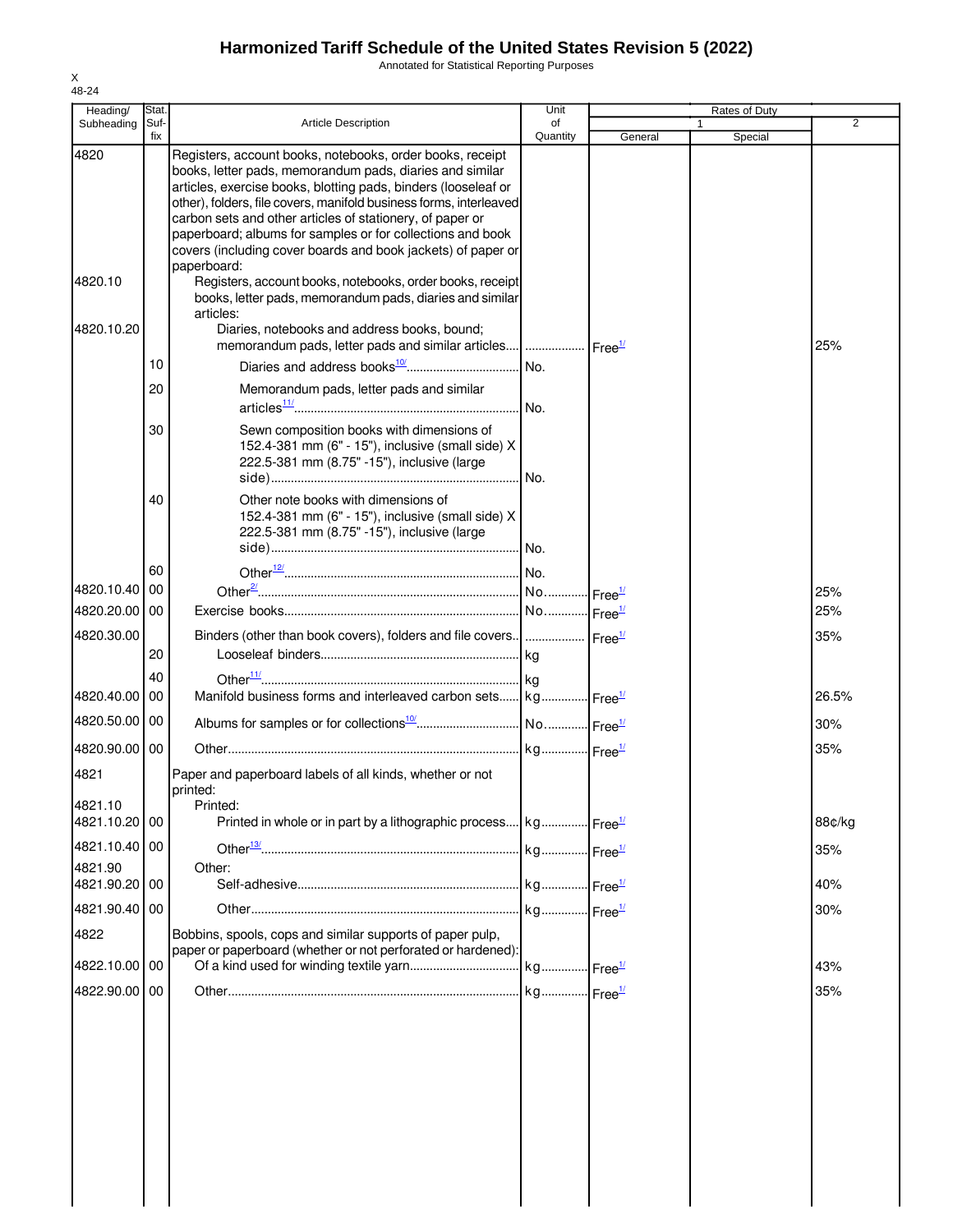Annotated for Statistical Reporting Purposes

| Heading/              | Stat.       |                                                                                                                                                                                                         | Unit           |                    | Rates of Duty |       |
|-----------------------|-------------|---------------------------------------------------------------------------------------------------------------------------------------------------------------------------------------------------------|----------------|--------------------|---------------|-------|
| Subheading            | Suf-<br>fix | <b>Article Description</b>                                                                                                                                                                              | of<br>Quantity | General            | 1<br>Special  | 2     |
| 4823                  |             | Other paper, paperboard, cellulose wadding and webs of<br>cellulose fibers, cut to size or shape; other articles of paper<br>pulp, paper, paperboard, cellulose wadding or webs of cellulose<br>fibers: |                |                    |               |       |
| 4823.20<br>4823.20.10 | 00          | Filter paper and paperboard:                                                                                                                                                                            |                |                    |               | 35%   |
| 4823.20.90            | 00          |                                                                                                                                                                                                         |                |                    |               | 30%   |
| 4823.40.00            | 00          | Rolls, sheets and dials, printed for self-recording                                                                                                                                                     |                |                    |               |       |
|                       |             |                                                                                                                                                                                                         |                |                    |               | 35%   |
| 4823.61.00            |             | Trays, dishes, plates, cups and the like, of paper or<br>paperboard:                                                                                                                                    |                |                    |               | 35%   |
|                       | 20          | Cups and round nested food containers kg                                                                                                                                                                |                |                    |               |       |
|                       | 40          |                                                                                                                                                                                                         |                |                    |               |       |
| 4823.69.00            |             |                                                                                                                                                                                                         |                | Free <sup>1/</sup> |               | 35%   |
|                       | 20          | Cups and round nested food containers kg                                                                                                                                                                |                |                    |               |       |
| 4823.70.00            | 40          |                                                                                                                                                                                                         |                |                    |               | 30%   |
|                       | 20          |                                                                                                                                                                                                         |                |                    |               |       |
|                       | 40          |                                                                                                                                                                                                         |                |                    |               |       |
| 4823.90               |             | Other:                                                                                                                                                                                                  |                |                    |               |       |
| 4823.90.10            | 00          |                                                                                                                                                                                                         |                |                    |               | 30%   |
| 4823.90.20            | 00          |                                                                                                                                                                                                         |                |                    |               | 25%   |
|                       |             | Other:                                                                                                                                                                                                  |                |                    |               |       |
| 4823.90.31            | 00          | Cards, not punched, for punchcard machines,                                                                                                                                                             |                |                    |               | 30%   |
| 4823.90.40   00       |             |                                                                                                                                                                                                         |                |                    |               | 45%   |
| 4823.90.50            | 00          |                                                                                                                                                                                                         |                |                    |               | 50%   |
|                       |             |                                                                                                                                                                                                         | No.            |                    |               |       |
|                       |             | Other:                                                                                                                                                                                                  |                |                    |               |       |
| 4823.90.60 00         |             | Of coated paper or paperboard:<br>Gaskets, washers and other seals kg Free <sup>1/</sup>                                                                                                                |                |                    |               | 26.5% |
| 4823.90.67 00         |             |                                                                                                                                                                                                         |                |                    |               | 26.5% |
| 4823.90.70 00         |             |                                                                                                                                                                                                         |                |                    |               | 19.5% |
| 4823.90.80            | 00          | Other:                                                                                                                                                                                                  |                |                    |               |       |
|                       |             | Gaskets, washers and other seals kg Free <sup>1/</sup>                                                                                                                                                  |                |                    |               | 35%   |
| 4823.90.86            | 20          | Shoe covers (booties) of a kind<br>described in statistical note 2 to this                                                                                                                              |                | Free <sup>1/</sup> |               | 35%   |
|                       | 80          |                                                                                                                                                                                                         |                |                    |               |       |
|                       |             |                                                                                                                                                                                                         |                |                    |               |       |
|                       |             |                                                                                                                                                                                                         |                |                    |               |       |
|                       |             |                                                                                                                                                                                                         |                |                    |               |       |
|                       |             |                                                                                                                                                                                                         |                |                    |               |       |
|                       |             |                                                                                                                                                                                                         |                |                    |               |       |
|                       |             |                                                                                                                                                                                                         |                |                    |               |       |